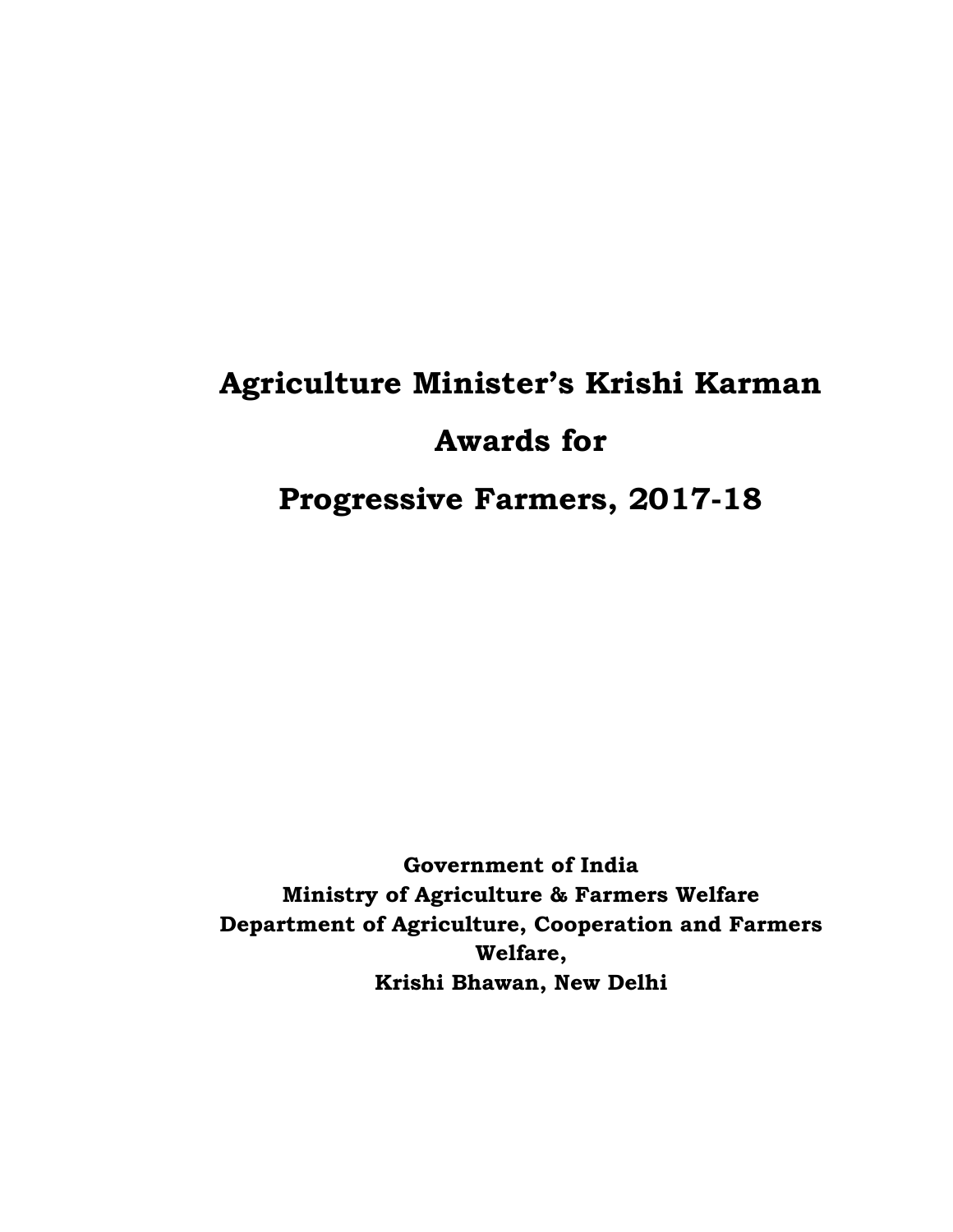#### **AGRICULTURE MINISTER'S KRISHI KARMAN AWARDS FOR PROGRESSIVE FARMERS, 2017-18**

#### **\*\*\*\*\*\***

Agriculture Minister's Krishi Karman Awards for Progressive Farmers was instituted during 2011-12. The objective of this award/recognition is to send a signal of competition among farmers and encourage them to further enhance the production and productivity of individual crops and thereby foodgrains as a whole. Till 2012-13, these awards were given to two farmers (one male & one female) of the States winning Krishi Karman Award in seven categories i.e. foodgrains (categories I, II & III), rice, wheat, pulses and coarse cereals. From the year 2013-14, oilseed crops was also included. Thus, there are eight categories of Agriculture Minister's Krishi Karman Awards for Progressive Farmers during 2017-18. Each farmer will be given a **cash award of Rs. 2.00 lakh with a Prashasti Patra** in recognition of excellent performance. These farmers are selected by the concerned States.

This booklet is a compilation of details of performance of farmers. It is heartening to note the outstanding performance of women farmers in crop production. The achievements are possible only through sincere efforts of extension personnel at grass root level and farmers' own willingness and support of their family members.

Under the overall guidance of **Shri Sanjay Agarwal**, Secretary (AC&FW), **Dr. S. K. Malhotra**, Agriculture Commissioner and **Shri Vivek Aggarwal**, Joint Secretary (Crops) and supervision of **Dr. S. S. Tomar**, Additional Commissioner (Crops), contribution of team of **Shri R. N. Verma**, Accountant (NFSM**); Shri Dileep Kumar Tiwari**, Consultant (NFSM); **Shri Shyoram,** STA (Crops) and **Ms Suman**, Accountant (NFSM) in collection, compilation of relevant data from State Governments on selected farmers for **"Agriculture Minister's Krishi Karman Awards for Progressive Farmers, 2017-18"** and bringing out this Brochure is highly appreciated.

We dedicate this booklet to the efforts of the farmers and extension machinery of States that has brought these achievements to light. It is because of such efforts that record production and productivity of foodgrains & oilseeds was achieved by the States.

We congratulate the award winning farmers for their achievements.

#### **Department of Agriculture, Cooperation & Farmers Welfare Ministry of Agriculture & Farmers Welfare Government of India, Krishi Bhawan, New Delhi.**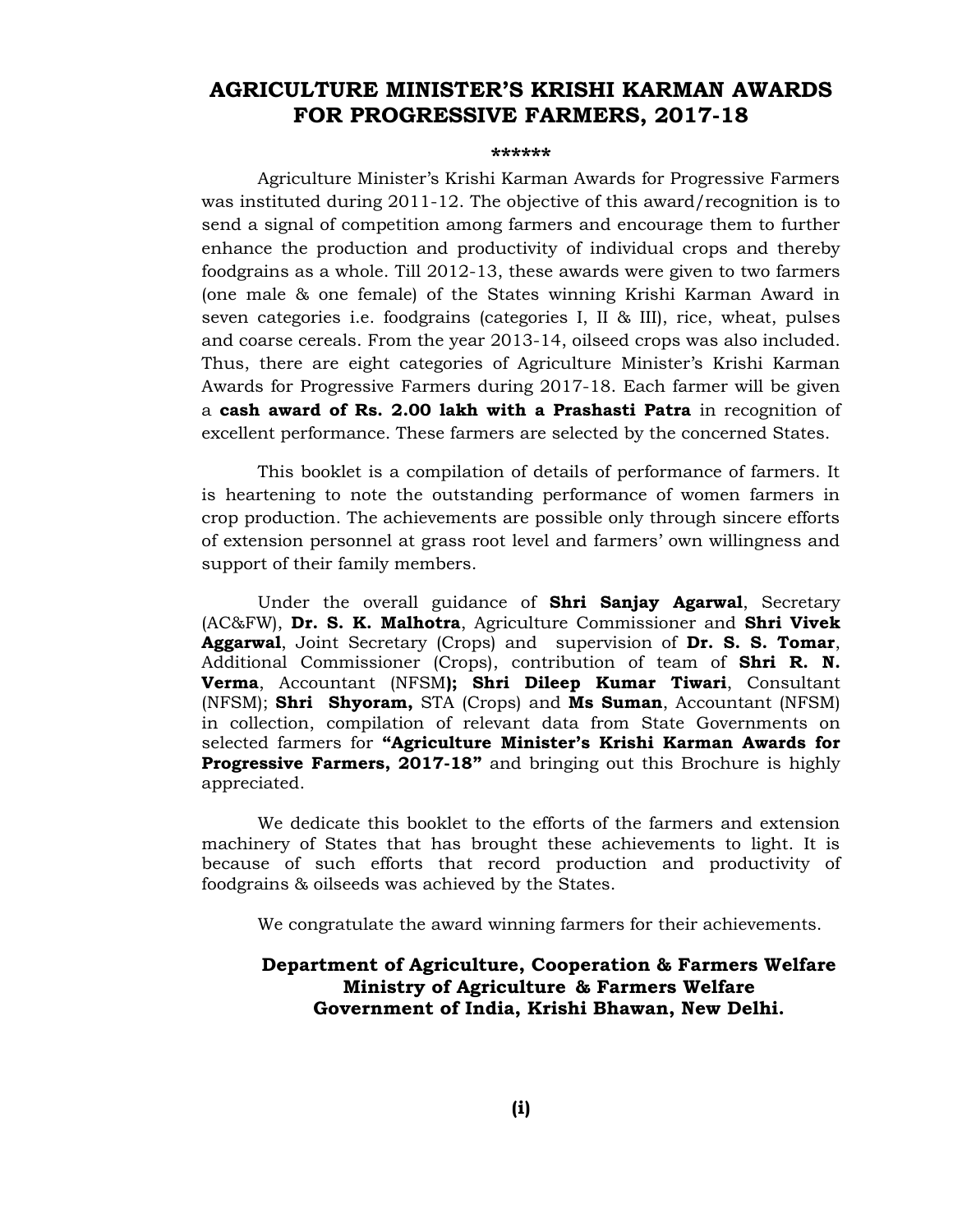#### **INDEX**

| <b>S1.</b> | Item                                                                                               | Page      |
|------------|----------------------------------------------------------------------------------------------------|-----------|
| No.        |                                                                                                    | No.       |
| 1.         | Agriculture Minister's Krishi Karman Awards for<br>Progressive Farmers, 2017-18                    | (i)       |
| 2.         | Andhra Pradesh                                                                                     | $1 - 2$   |
| 3.         | Uttarakhand                                                                                        | $3 - 4$   |
| 4.         | Manipur                                                                                            | $5-6$     |
| 5.         | Punjab                                                                                             | $7 - 8$   |
| 6.         | Bihar                                                                                              | $9 - 10$  |
| 7.         | Madhya Pradesh                                                                                     | $11 - 12$ |
| 8.         | West Bengal                                                                                        | $13 - 14$ |
| 9.         | Tamil Nadu                                                                                         | $15 - 16$ |
| 10.        | List of farmers receiving Agriculture Minister's Krishi<br>Karman Awards since 2011-12 to 2016-17. | $17 - 22$ |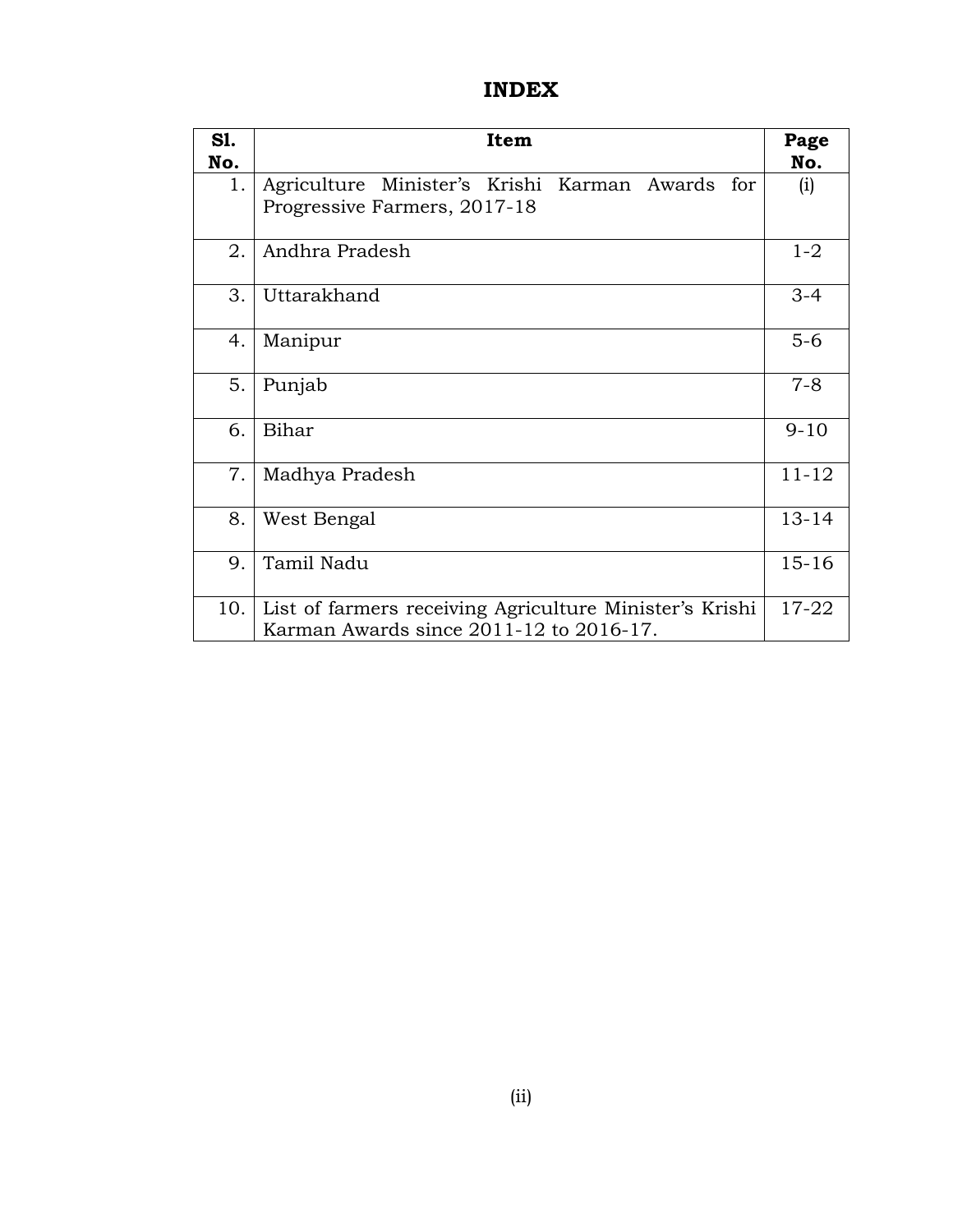### **Andhra Pradesh**

\_\_\_\_\_\_\_\_\_\_\_\_



| 1.  | Name of the Farmer                       | Shri Mallela Srinivasarao                 |
|-----|------------------------------------------|-------------------------------------------|
| 2.  | Father's Name                            | Shri Ramakrishna                          |
| 3.  | Aadhaar No.                              | $x \times x \times x \times 040292$       |
| 4.  | Name of Village                          | Veeralakshmipuram                         |
| 5.  | Name of Block                            | Karempudi                                 |
| 6.  | Name of District                         | Guntur                                    |
| 7.  | Name of the State                        | <b>Andhra Pradesh</b>                     |
| 8.  | Extent of land owned/tenancy (ha)        | $0.40$ ha (Owner)                         |
| 9.  | Survey Number (s)                        | $52-1C$                                   |
| 10. | Extent of irrigated land/rainfed land    | 0.40 ha (Rainfed)                         |
|     | (Ha)                                     |                                           |
| 11. | Crop selected for assessing award        | <b>Red Gram</b>                           |
| 12. | Season (Kharif/Rabi/Summer)              | Kharif                                    |
| 13. | Name of variety                          | <b>Dastari</b>                            |
| 14. | Date of sowing                           | 26.08.2017                                |
| 15. | Package of practices adopted by the      | Incorporation of green manure<br>(a)      |
|     | farmer                                   | crop                                      |
|     |                                          | Balanced fertilizer application<br>(b)    |
|     |                                          | <b>High Plant Population</b><br>(c)       |
|     |                                          | (d) Applied Neem Cake and Neem            |
| 16. | Date of harvest                          | Oil spraying- 2 times, etc.<br>19.01.2018 |
|     |                                          |                                           |
| 17. | Crop Duration                            | 180 days                                  |
| 18. | Other crops grown by the farmer          | Paddy                                     |
| 19. | Area of plot taken for crop cutting      | $10\times10$ mtr.                         |
| 20. | Yield obtained in the plot selected (kg) | 28.75 kg                                  |
| 21. | Yield (kg/ha)                            | 2,875 kg/ha                               |
| 22. | Normal yield of block (kg/ha)            | $2,172$ kg/ha                             |
| 23. | Normal yield of district (kg/ha)         | 1,236 kg/ha                               |
| 24. | Cost of cultivation per ha (Rs.)         | Rs. 48,670/-                              |
| 25. | Remuneration as per MSP per ha (Rs.)     | Rs. 1,56,687/-                            |
| 26. | Net profit per ha (Rs.)                  | Rs. 1,08,017/-                            |
| 27. | Net profit per quintal (Rs.)             | $\overline{Rs}$ . 3,757/-                 |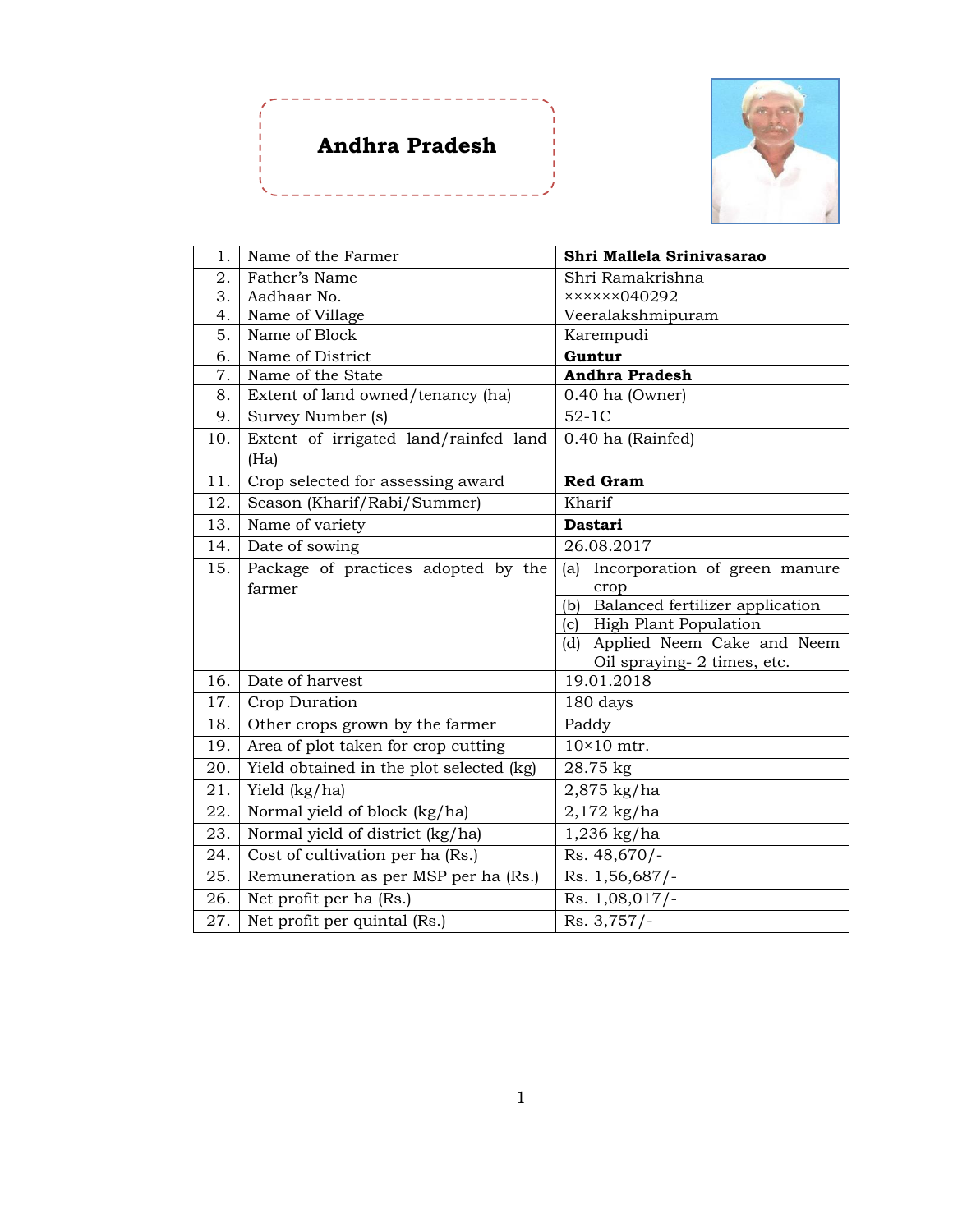## **Andhra Pradesh**



| 1.  | Name of the Farmer                       | Smt. Katukula Kanakadurga                                 |
|-----|------------------------------------------|-----------------------------------------------------------|
| 2.  | Husband's Name                           | Shri Surya Prabhakarrao                                   |
| 3.  | Aadhaar No.                              | xxxxx811091                                               |
| 4.  | Name of Village                          | Pattempalem                                               |
| 5.  | Name of Block                            | Tadepalligudem                                            |
| 6.  | Name of District                         | West Godavari                                             |
| 7.  | Name of the State                        | <b>Andhra Pradesh</b>                                     |
| 8.  | Extent of land owned/tenancy (ha)        | $0.292/0.8$ ha (tenancy)                                  |
| 9.  | Survey Number (s)                        | 39-1,159,39/1                                             |
| 10. | Extent of irrigated land/rainfed land    | 1.092 ha                                                  |
|     | (Ha)                                     |                                                           |
| 11. | Crop selected for assessing award        | Paddy                                                     |
| 12. | Season (Kharif/Rabi/Summer)              | Rabi-2017-18                                              |
| 13. | Name of variety                          | <b>MTU-1010</b>                                           |
| 14. | Date of sowing                           | 10.01.2018                                                |
| 15. | Package of practices adopted by the      | Application of zinc sulphate in soil<br>(a)               |
|     | farmer                                   | Fertilizers applied and adopted integrated<br>(b)         |
|     |                                          | nutrient<br>management<br>as<br>per                       |
|     |                                          | recommendation<br>of<br>agriculture                       |
|     |                                          | department<br>Proper adoption of water<br>and weed<br>(c) |
|     |                                          | management                                                |
|     |                                          | Adoption of pest management as per<br>(d)                 |
|     |                                          | recommendation<br>of<br>agriculture                       |
|     |                                          | department                                                |
| 16. | Date of harvest                          | 20.04.2018                                                |
| 17. | Crop Duration                            | 105-110 days                                              |
| 18. | Other crops grown by the farmer          | N <sub>o</sub>                                            |
| 19. | Area of plot taken for crop cutting      | $5\times 5$ mtr.                                          |
| 20. | Yield obtained in the plot selected (kg) | 35.53 kg                                                  |
| 21. | Yield (kg/ha)                            | 14,212 kg/ha                                              |
| 22. | Normal yield of block (kg/ha)            | 5,550 kg/ha                                               |
| 23. | Normal yield of district (kg/ha)         | 8,020 kg/ha                                               |
| 24. | Cost of cultivation per ha (Rs.)         | $Rs.53,750/-$                                             |
| 25. | Remuneration as per MSP per ha (Rs.)     | $\overline{R}$ s. 2,20,286/-                              |
| 26. | Net profit per ha (Rs.)                  | Rs. 1,66,536/-                                            |
| 27. | Net profit per quintal (Rs.)             | Rs. $1,172/-$                                             |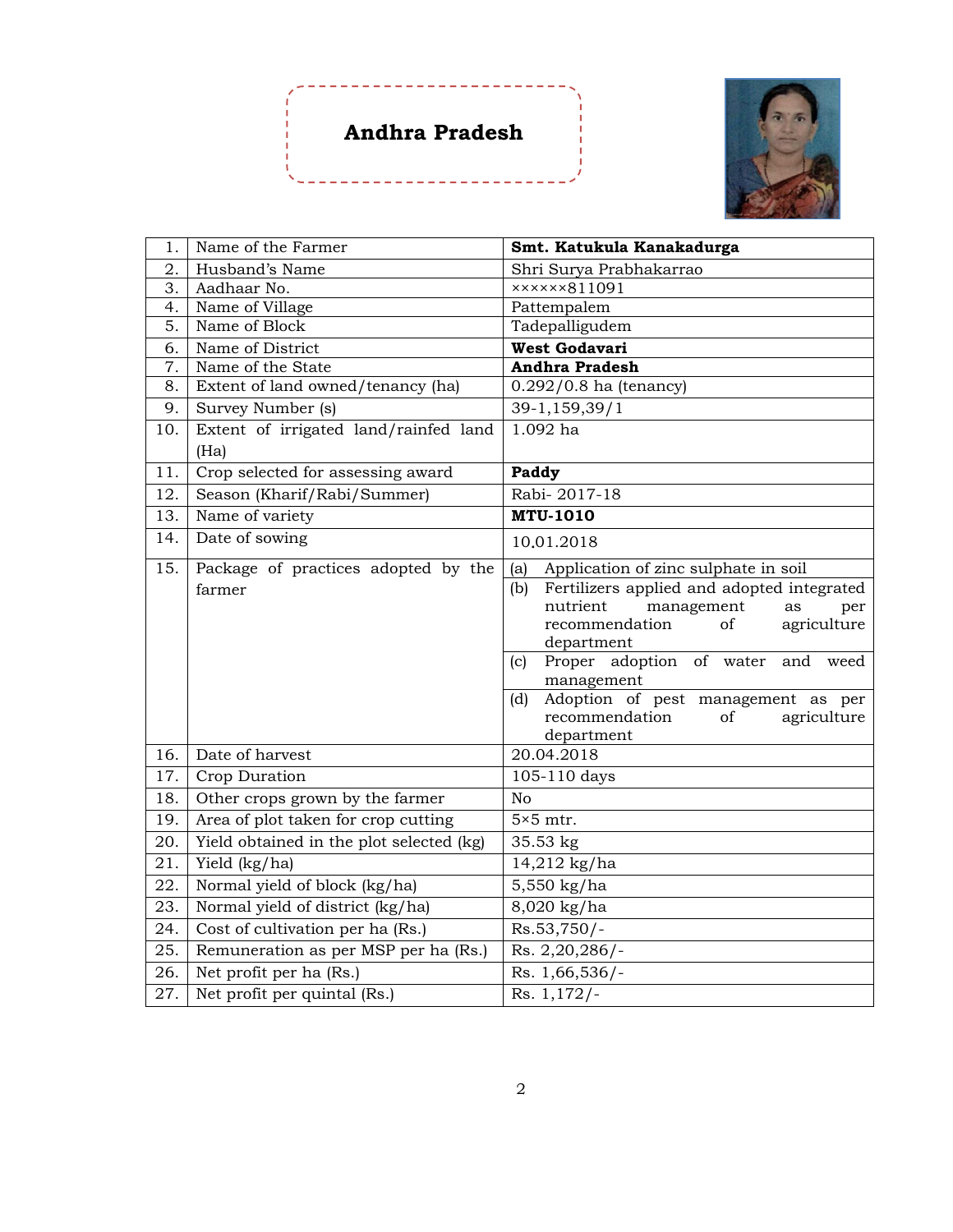



| 1.  | Name of the Farmer                       | Shri Jagmohan Singh Rana                    |
|-----|------------------------------------------|---------------------------------------------|
| 2.  | Father's Name                            | Shri Sunder Singh Rana                      |
| 3.  | Aadhaar No.                              | Xxxxxx094881                                |
| 4.  | Name of Village                          | Gorsali                                     |
| 5.  | Name of Block                            | Bhatwari                                    |
| 6.  | Name of District                         | Uttarkashi                                  |
| 7.  | Name of the State                        | <b>Uttarakhand</b>                          |
| 8.  | Extent of land owned/tenancy (ha)        | 2.6590 ha                                   |
| 9.  | Survey Number (s)                        | 00027                                       |
| 10. | Extent of irrigated land/rainfed land    | Rainfed                                     |
|     | (Ha)                                     |                                             |
| 11. | Crop selected for assessing award        | <b>Wheat</b>                                |
| 12. | Season (Kharif/Rabi/Summer)              | Rabi                                        |
| 13. | Name of variety                          | <b>VL-907</b>                               |
| 14. | Date of sowing                           | 17.10.2017                                  |
| 15. | Package of practices adopted by the      | (a) Line sowing of HYV.                     |
|     | farmer                                   | (b) Soil testing before sowing.             |
|     |                                          | (c) Applied well decomposed farm yard       |
|     |                                          | manure and compost.                         |
|     |                                          | (d) Harvesting by sickle and dried under    |
|     |                                          | sun for maintaining moisture level.         |
|     |                                          | (e) Stored in traditional warehouse.        |
| 16. | Date of harvest                          | (f) Doing integrated farming.<br>28.04.2018 |
|     |                                          |                                             |
| 17. | Crop Duration                            | 5-6 months                                  |
| 18. | Other crops grown by the farmer          | Rice, Pea, Amaranth, Finger millet          |
| 19. | Area of plot taken for crop cutting      | 30 sq mtr.                                  |
| 20. | Yield obtained in the plot selected (kg) | $9$ kg                                      |
| 21. | Yield (kg/ha)                            | 3,000 kg/ha                                 |
| 22. | Normal yield of block (kg/ha)            | $2,100$ kg/ha                               |
| 23. | Normal yield of district (kg/ha)         | $1,800$ kg/ha                               |
| 24. | Cost of cultivation per ha (Rs.)         | Rs. 12,000/-                                |
| 25. | Remuneration as per MSP per ha (Rs.)     | Rs. 49,680/-                                |
| 26. | Net profit per ha (Rs.)                  | Rs. 37,680/-                                |
| 27. | Net profit per quintal (Rs.)             | Rs. 1,256/-                                 |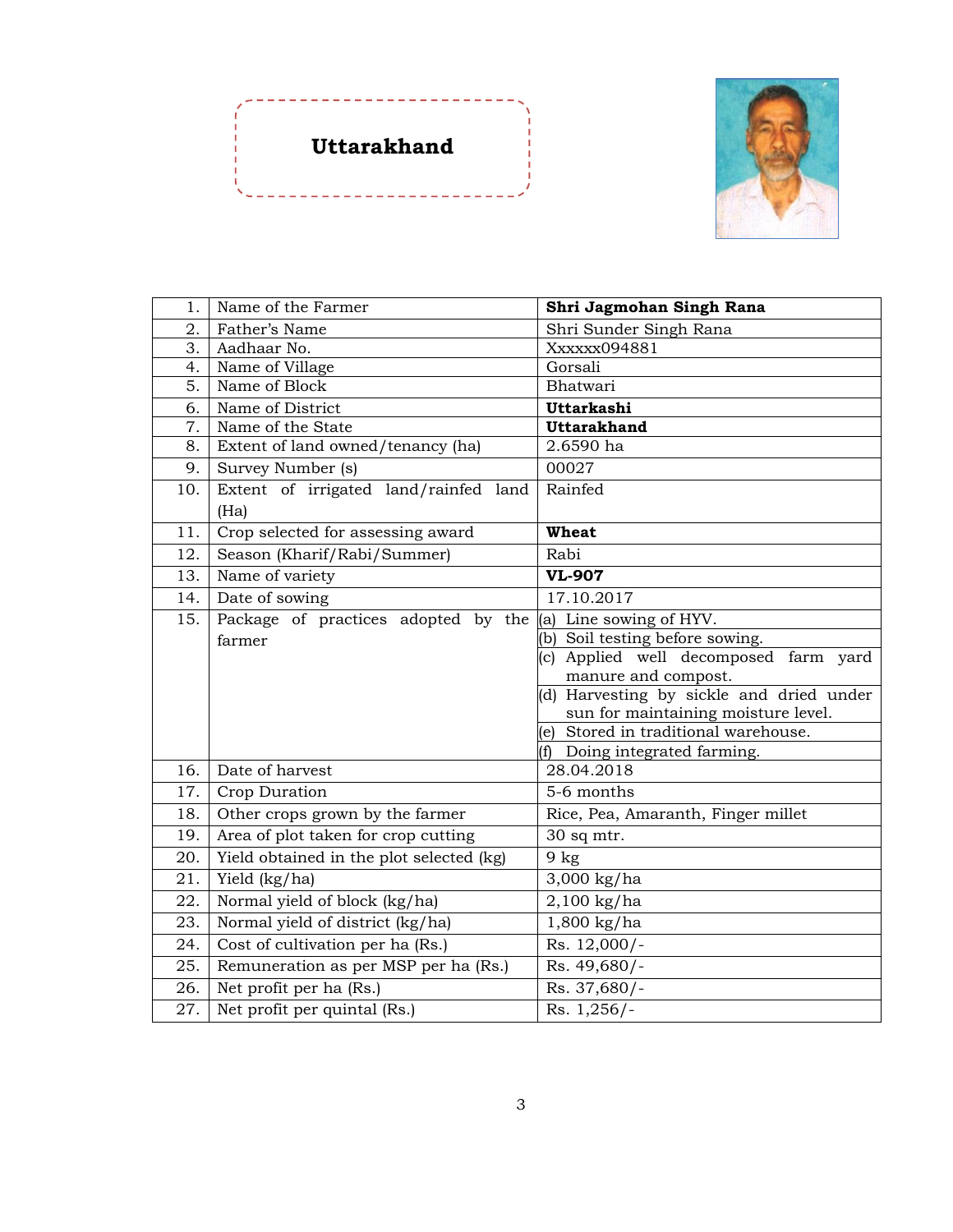# **Uttarakhand**



| 1 <sub>1</sub> | Name of the Farmer                       | Ms. Kaushalya                               |
|----------------|------------------------------------------|---------------------------------------------|
| 2.             | <b>Father's Name</b>                     | Shri Ratan Singh                            |
| 3.             | Aadhaar No.                              | xxxxxx956579                                |
| 4.             | Name of Village                          | Aithan, PO-Bharari                          |
| 5.             | Name of Block                            | Kapkot                                      |
| 6.             | Name of District                         | <b>Bageshwar</b>                            |
| 7.             | Name of the State                        | <b>Uttarakhand</b>                          |
| 8.             | Extent of land owned/tenancy (ha)        | 1.00 <sub>ha</sub>                          |
| 9.             | Survey Number (s)                        | 00062                                       |
| 10.            | Extent of irrigated land/rainfed land    | $0.60$ ha irrigated/0.40 ha rainfed         |
|                | (Ha)                                     |                                             |
| 11.            | Crop selected for assessing award        | Paddy                                       |
| 12.            | Season (Kharif/Rabi/Summer)              | Kharif                                      |
| 13.            | Name of variety                          | <b>VL-85</b>                                |
| 14.            | Date of sowing                           | 22.06.2017                                  |
| 15.            | Package of practices adopted by the      | (a) Doing Organic farming, used vermi       |
|                | farmer                                   | compost                                     |
|                |                                          | (b) Maintained sustainable agriculture      |
|                |                                          | (c) Used Agriculture machineries            |
| 16.            | Date of harvest                          | 04.10.2017                                  |
| 17.            | Crop Duration                            | 120 days.                                   |
| 18.            | Other crops grown by the farmer          | Blackgram,<br>Lentil,<br>Mustard,<br>Finger |
|                |                                          | Millets                                     |
| 19.            | Area of plot taken for crop cutting      | $25$ sq mtr.                                |
| 20.            | Yield obtained in the plot selected (kg) | 10 <sub>kg</sub>                            |
| 21.            | Yield (kg/ha)                            | $4,000$ kg/ha                               |
| 22.            | Normal yield of block (kg/ha)            | $1,250$ kg/ha                               |
| 23.            | Normal yield of district (kg/ha)         | $1,375$ kg/ha                               |
| 24.            | Cost of cultivation per ha (Rs.)         | Rs. 41,675/-                                |
| 25.            | Remuneration as per MSP per ha (Rs.)     | Rs. 62,000/-                                |
| 26.            | Net profit per ha (Rs.)                  | Rs. 20,325/-                                |
| 27.            | Net profit per quintal (Rs.)             | Rs. 508/-                                   |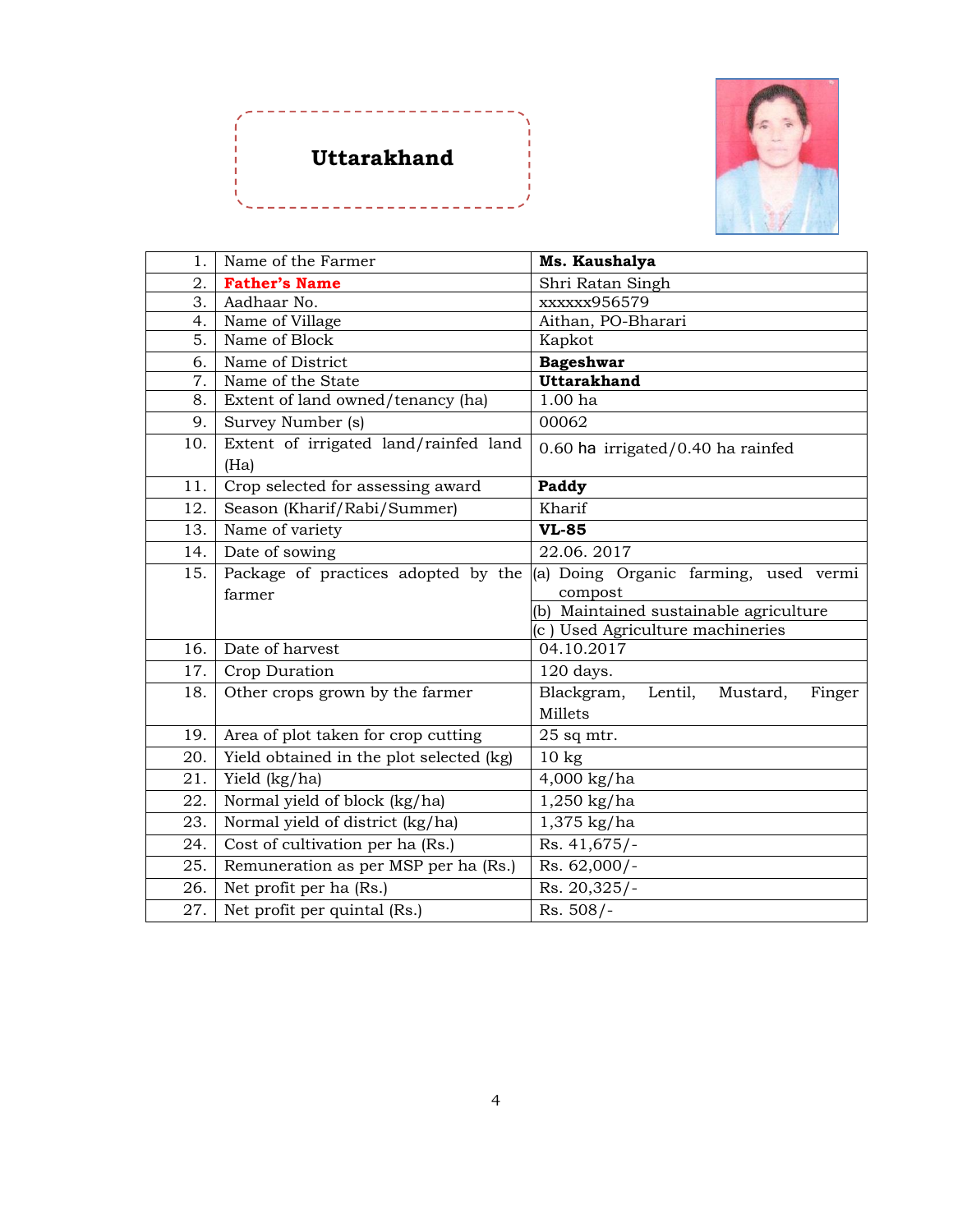



| 1.  | Name of the Farmer                       | Shri Yengkhom Bishwajit Singh    |
|-----|------------------------------------------|----------------------------------|
| 2.  | Father's Name                            | Shri Yengkhom Boram Singh        |
| 3.  | Aadhaar No.                              | xxxxx387989                      |
| 4.  | Name of Village                          | Kakching                         |
| 5.  | Name of Block                            | Kakching                         |
| 6.  | Name of District                         | Kakching                         |
| 7.  | Name of the State                        | <b>Manipur</b>                   |
| 8.  | Extent of land owned/tenancy (ha)        | 0.432 ha (tenancy                |
| 9.  | Survey Number (s)                        | 949                              |
| 10. | Extent of irrigated land/rainfed land    | 0.432 ha (Irrigated)             |
|     | (Ha)                                     |                                  |
| 11. | Crop selected for assessing award        | Paddy                            |
| 12. | Season (Kharif/Rabi/Summer)              | Kharif                           |
| 13. | Name of variety                          | <b>CAU-R-1(Tamphaphou)</b>       |
| 14. | Date of sowing                           | 03.07.2017                       |
| 15. | Package of practices adopted by the      | Seed<br>with<br>(a)<br>treatment |
|     | farmer                                   | trichoderma                      |
|     |                                          | Line transplanting<br>(b)        |
|     |                                          | INM & IPM<br>(c)                 |
|     |                                          | Weeding with conoweeder<br>(d)   |
| 16. | Date of harvest                          | 11.11.2017                       |
| 17. | Crop Duration                            | 130 days                         |
| 18. | Other crops grown by the farmer          | Mustard during Rabi              |
| 19. | Area of plot taken for crop cutting      | $10\times10$ sqr. Mtr.           |
| 20. | Yield obtained in the plot selected (kg) | 111.60 kg                        |
| 21. | Yield (kg/ha)                            | $11,160$ kg/ha                   |
| 22. | Normal yield of block (kg/ha)            | 5,740 kg/ha                      |
| 23. | Normal yield of district (kg/ha)         | 3,590 kg/ ha                     |
| 24. | Cost of cultivation per ha (Rs.)         | Rs. 68,000/-                     |
| 25. | Remuneration as per MSP per ha (Rs.)     | $Rs.1,77,444/$ -                 |
| 26. | Net profit per ha (Rs.)                  | $Rs.1,09,444/$ -                 |
| 27. | Net profit per quintal (Rs.)             | Rs.980/-                         |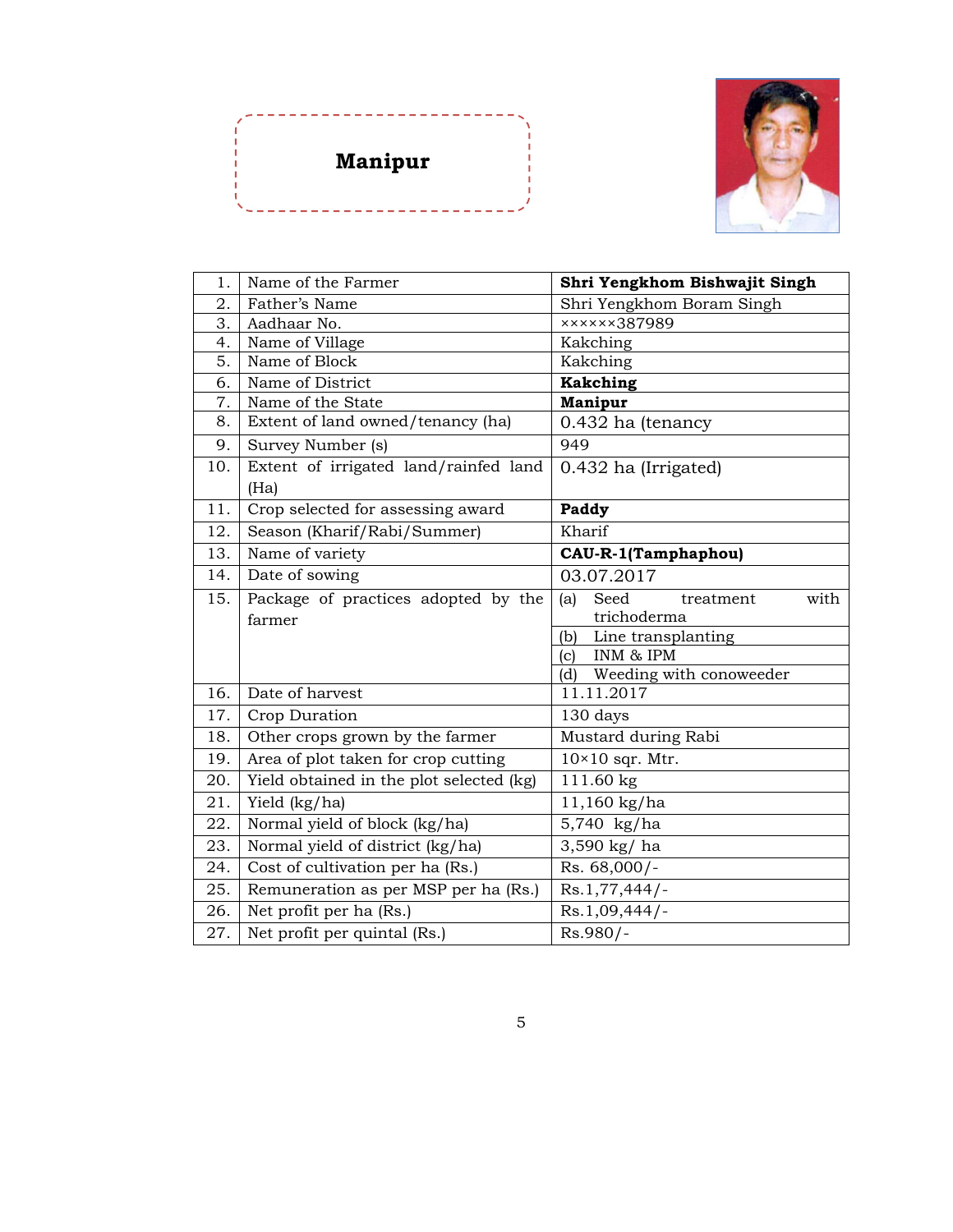



| 1 <sub>1</sub> | Name of the Farmer                       | Smt. Thingbaijam Johnny Chanu      |
|----------------|------------------------------------------|------------------------------------|
| 2.             | Husband's Name                           | Shri Pukhrambam Ngouba Singh       |
| 3.             | Aadhaar No.                              | xxxxx389798                        |
| 4.             | Name of Village                          | Lamboilkhul Awang Leikai           |
| 5.             | Name of Block                            | Sawombung                          |
| 6.             | Name of District                         | <b>Imphal East</b>                 |
| 7.             | Name of the State                        | <b>Manipur</b>                     |
| 8.             | Extent of land owned/tenancy (ha)        | $1.22$ ha                          |
| 9.             | Survey Number (s)                        | 2154 & 1087, 1109                  |
| 10.            | Extent of irrigated land/rainfed land    | 1.22 ha (Rainfed)                  |
|                | (Ha)                                     |                                    |
| 11.            | Crop selected for assessing award        | Pea                                |
| 12.            | Season (Kharif/Rabi/Summer)              | Rabi                               |
| 13.            | Name of variety                          | Rachana                            |
| 14.            | Date of sowing                           | 15.10.2017                         |
| 15.            | Package of practices adopted by the      | Applied Line Sowing.<br>(a)        |
|                | farmer                                   | (b) Application of FYM/Compost.    |
|                |                                          | (c) Application of Bio-pesticides. |
| 16.            | Date of harvest                          | 17.01.2018                         |
| 17.            | Crop Duration                            | 92 days                            |
| 18.            | Other crops grown by the farmer          | Paddy, Tomato, Chilly              |
| 19.            | Area of plot taken for crop cutting      | $5\times 5$ sqr. Mtr.              |
| 20.            | Yield obtained in the plot selected (kg) | $3.25$ kg                          |
| 21.            | Yield (kg/ha)                            | $1,300$ kg/ha                      |
| 22.            | Normal yield of block (kg/ha)            | $1,000$ kg/ha                      |
| 23.            | Normal yield of district (kg/ha)         | 980 kg/ha                          |
| 24.            | Cost of cultivation per ha (Rs.)         | Rs.26,140/-                        |
| 25.            | Remuneration as per MSP per ha (Rs.)     | Rs. 58,500/-                       |
| 26.            | Net profit per ha (Rs.)                  | Rs.32,360/-                        |
| 27.            | Net profit per quintal (Rs.)             | $Rs.2,489/-$                       |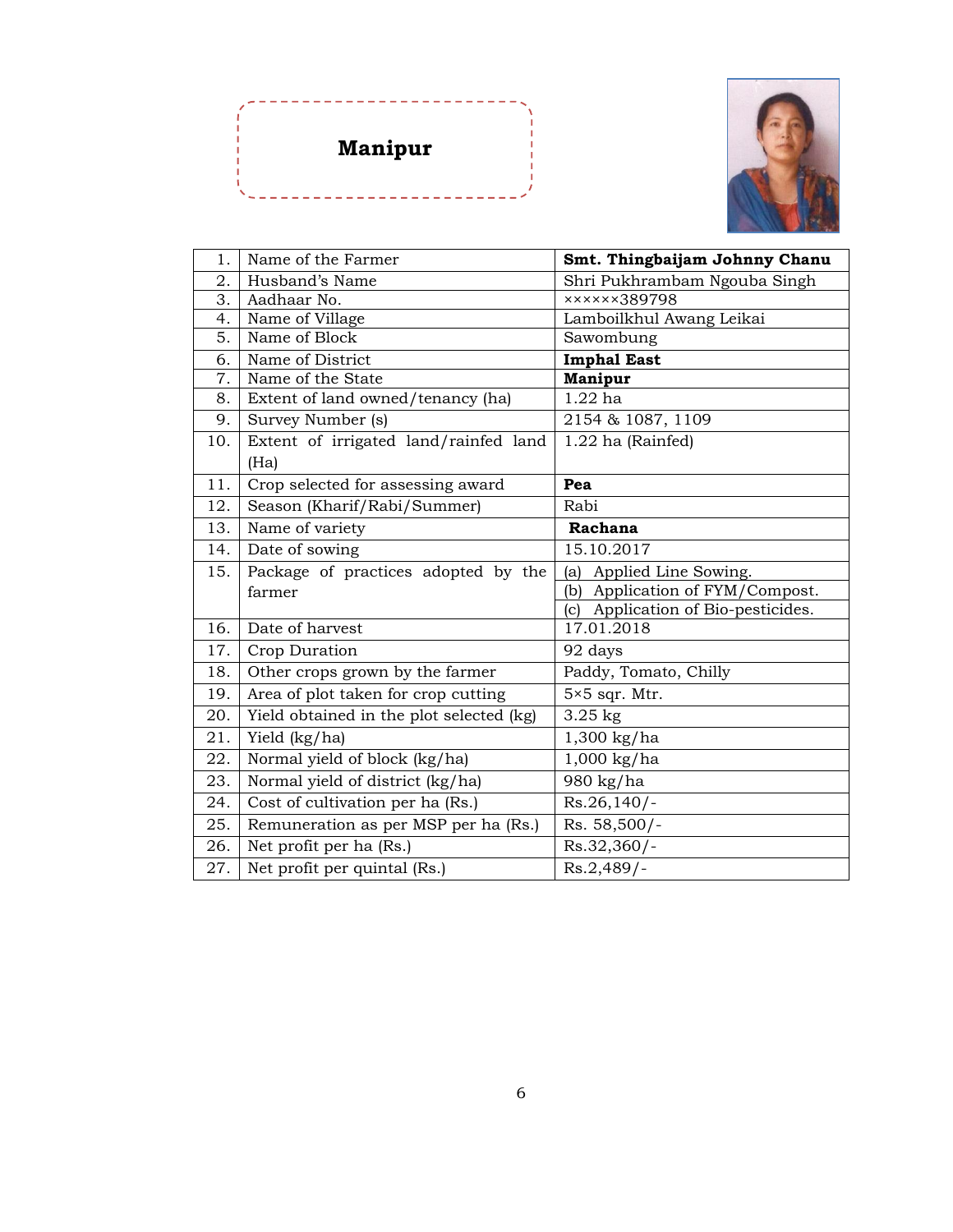



| 1.  | Name of the Farmer                            | S. Surjit Singh                                                                                                                                                                                            |
|-----|-----------------------------------------------|------------------------------------------------------------------------------------------------------------------------------------------------------------------------------------------------------------|
| 2.  | Father's Name                                 | Late S. Teja Singh                                                                                                                                                                                         |
| 3.  | AadhaarNo.                                    | xxxxx478528                                                                                                                                                                                                |
| 4.  | Name of Village                               | Sadhu Garh                                                                                                                                                                                                 |
| 5.  | Name of Block                                 | Khera                                                                                                                                                                                                      |
| 6.  | Name of District                              | <b>Fatehgarh Sahib</b>                                                                                                                                                                                     |
| 7.  | Name of the State                             | Punjab                                                                                                                                                                                                     |
| 8.  | Extent of land owned/tenancy (ha)             | 16.8 ha                                                                                                                                                                                                    |
| 9.  | Survey Number (s)                             | <b>NA</b>                                                                                                                                                                                                  |
| 10. | Extent of irrigated land/rainfed land<br>(Ha) | 16.8 ha (Irrigated by Raingun)                                                                                                                                                                             |
| 11. | Crop selected for assessing award             | Paddy                                                                                                                                                                                                      |
| 12. | Season (Kharif/Rabi/Summer)                   | Kharif                                                                                                                                                                                                     |
| 13. | Name of variety                               | <b>PR-127</b>                                                                                                                                                                                              |
| 14. | Date of sowing                                | Nursery sowing on 21.05.2017 &                                                                                                                                                                             |
|     |                                               | Transplanting on 22.06.2017                                                                                                                                                                                |
| 15. | Package of practices adopted by the<br>farmer | (a) Adopted<br>residue<br>crop<br>management techniques since<br>2006.<br>(b) Uses IPM techniques.<br>(c) Green<br>Manuring<br>with<br>Dhaincha.<br>(d) Tried ridge sowing in paddy in 5<br>acres of land. |
| 16. | Date of harvest                               | 05.10.2017                                                                                                                                                                                                 |
| 17. | Crop Duration                                 | 137 Days                                                                                                                                                                                                   |
| 18. | Other crops grown by the farmer               | Moong,<br>Vegetables,<br>Berseem,                                                                                                                                                                          |
|     |                                               | Maize, etc.                                                                                                                                                                                                |
| 19. | Area of plot taken for crop cutting           | 25 sq Meter                                                                                                                                                                                                |
| 20. | Yield obtained in the plot selected (kg)      | 18.45 kg                                                                                                                                                                                                   |
| 21. | Yield (kg/ha)                                 | 7,350 kg/ha                                                                                                                                                                                                |
| 22. | Normal yield of block (kg/ha)                 | 5,800 kg/ha                                                                                                                                                                                                |
| 23. | Normal yield of district (kg/ha)              | $6,000$ kg/ha                                                                                                                                                                                              |
| 24. | Cost of cultivation per ha (Rs.)              | Rs. 28,000/-                                                                                                                                                                                               |
| 25. | Remuneration as per MSP per ha (Rs.)          | Rs. 1,21,275/- per quintal                                                                                                                                                                                 |
| 26. | Net profit per ha (Rs.)                       | Rs. 93,275/-                                                                                                                                                                                               |
| 27. | Net profit per quintal (Rs.)                  | Rs. 1,269/-                                                                                                                                                                                                |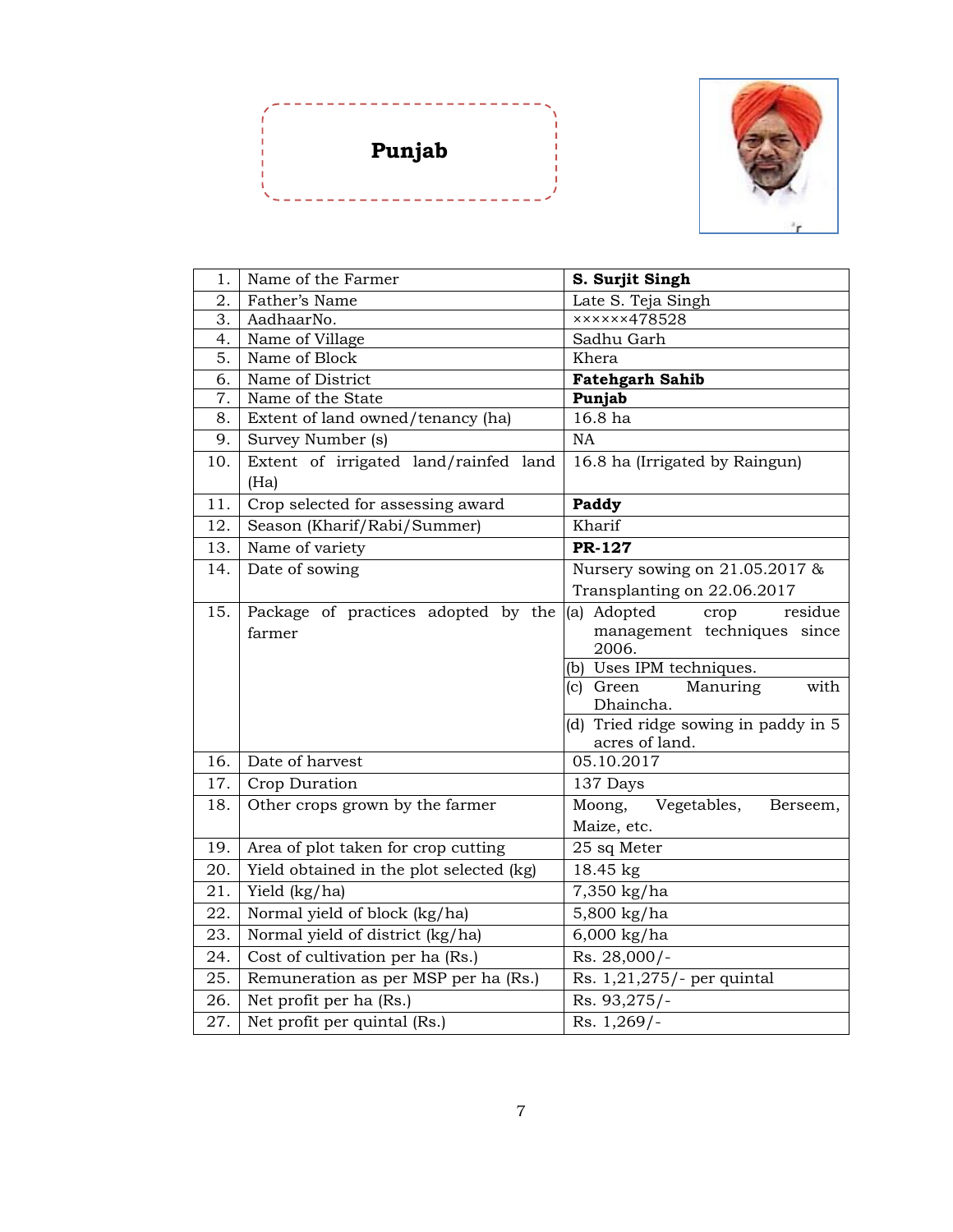



| 1.  | Name of the Farmer                       | <b>Smt. Harinder Kaur</b>                   |
|-----|------------------------------------------|---------------------------------------------|
| 2.  | Husband's Name                           | Shri Kanwaljit Singh                        |
| 3.  | Aadhaar No.                              | xxxxx8066773                                |
| 4.  | Name of Village                          | Birbalpura                                  |
| 5.  | Name of Block                            | Verka                                       |
| 6.  | Name of District                         | Amritsar                                    |
| 7.  | Name of the State                        | Punjab                                      |
| 8.  | Extent of land owned/tenancy (ha)        | 13 ha                                       |
| 9.  | Survey Number (s)                        | N/A                                         |
| 10. | Extent of irrigated land/rainfed land    | 13 ha (Irrigated land)                      |
|     | (Ha)                                     |                                             |
| 11. | Crop selected for assessing award        | Rice (Basmati)                              |
| 12. | Season (Kharif/Rabi/Summer)              | Kharif                                      |
| 13. | Name of variety                          | <b>Pusa 1509</b>                            |
| 14. | Date of sowing                           | Nursery sowing on 25.05.2017 &              |
|     |                                          | Transplanting on 20.06.2017.                |
| 15. | Package of practices adopted by the      | (a) In-situ<br>residue<br>crop              |
|     | farmer                                   | management for 5 years.                     |
|     |                                          | (b) Green Manuring with Dhaincha            |
|     |                                          | before puddling.                            |
|     |                                          | soil<br>(c) Fertilizer<br>per<br>as<br>test |
|     |                                          | recommendation.<br>(d) Applied integrated   |
|     |                                          | pest<br>management.                         |
| 16. | Date of harvest                          | 23.09.2017                                  |
| 17. | Crop Duration                            | 121 Days                                    |
| 18. | Other crops grown by the farmer          | Chilli, Fodder, Maize                       |
| 19. | Area of plot taken for crop cutting      | 25 Sqr. Mtr.                                |
| 20. | Yield obtained in the plot selected (kg) | 15.05 kg                                    |
| 21. | Yield (kg/ha)                            | 6,020 kg/ha                                 |
| 22. | Normal yield of block (kg/ha)            | 4,900 kg/ha                                 |
| 23. | Normal yield of district (kg/ha)         | 5,226 kg/ha                                 |
| 24. | Cost of cultivation per ha (Rs.)         | Rs.29,300/-                                 |
| 25. | Remuneration as per MSP per ha (Rs.)     | Rs.1,47,490/-                               |
| 26. | Net profit per ha (Rs.)                  | Rs.1,18,190/-                               |
| 27. | Net profit per quintal (Rs.)             | Rs.1963/-                                   |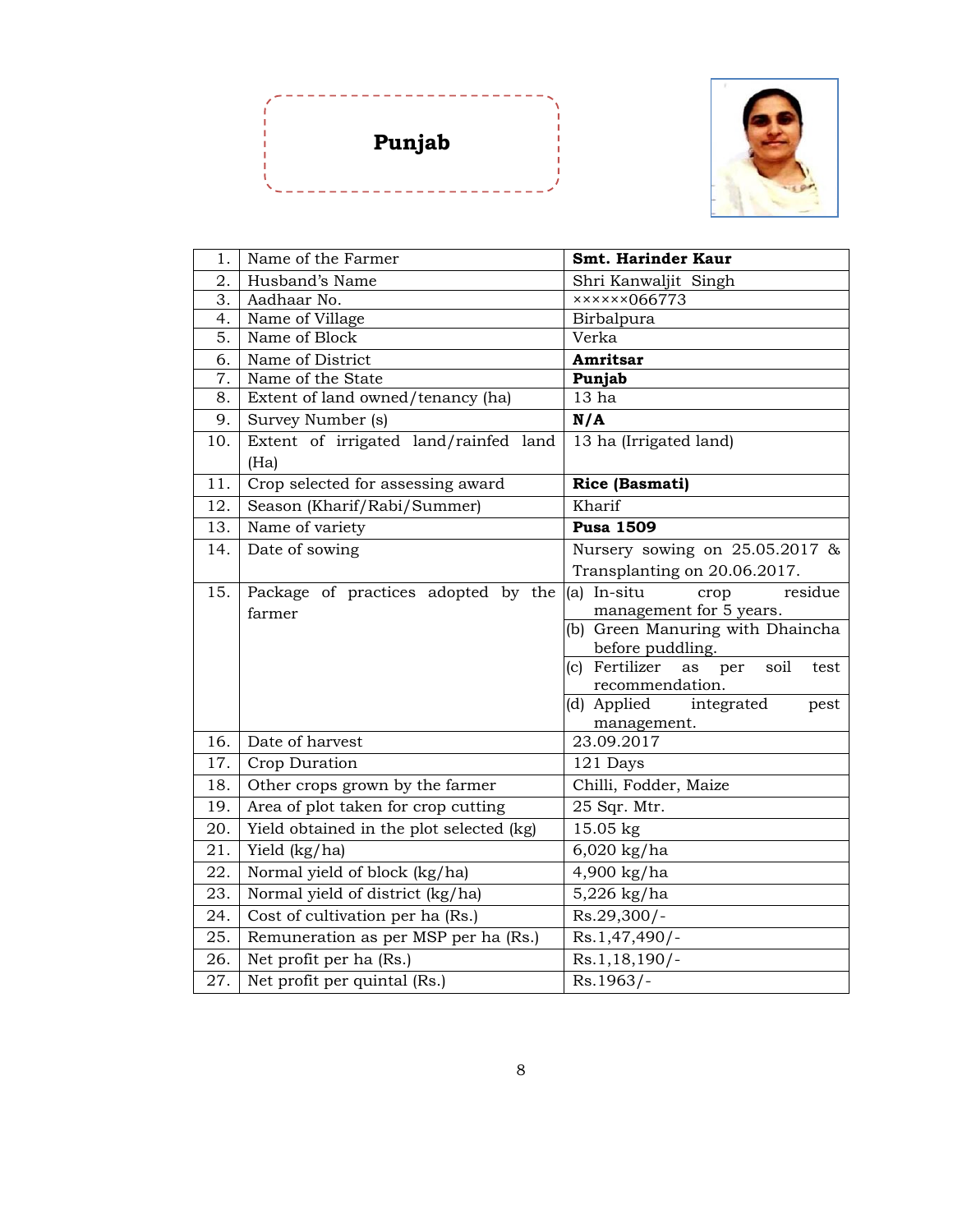



| 1.  | Name of the Farmer                       | Shri Tarun Kumar Vikash              |
|-----|------------------------------------------|--------------------------------------|
| 2.  | Father's Name                            | Shri Madan Prasad Singh              |
| 3.  | Aadhaar No.                              | xxxxxx922893                         |
| 4.  | Name of Village                          | Pachrukhi                            |
| 5.  | Name of Block                            | Dharhara                             |
| 6.  | Name of District                         | <b>Munger</b>                        |
| 7.  | Name of the State                        | <b>Bihar</b>                         |
| 8.  | Extent of land owned/tenancy (ha)        | 1.37 ha (Owned)                      |
| 9.  | Survey Number (s)                        | Khata No. 01, Khesara No. 03         |
| 10. | Extent of irrigated land/rainfed land    | 1.37 ha (Irrigated)                  |
|     | (Ha)                                     |                                      |
| 11. | Crop selected for assessing award        | <b>Wheat</b>                         |
| 12. | Season (Kharif/Rabi/Summer)              | Rabi                                 |
| 13. | Name of variety                          | <b>Sriram Super-303</b>              |
| 14. | Date of sowing                           | 15.11.2017                           |
| 15. | Package of practices adopted by the      | Seed treatment.<br>(a)               |
|     | farmer                                   | (b) Applied inter-culture operation. |
|     |                                          | (c) Timely line sowing.              |
|     |                                          | Timely irrigation.<br>(d)            |
| 16  | Date of Harvest                          | 04.04.2018                           |
| 17. | Crop Duration                            | 140 Days                             |
| 18. | Other crops grown by the farmer          | Mustard                              |
| 19. | Area of plot taken for crop cutting      | 10 X 5 Mtr.                          |
| 20. | Yield obtained in the plot selected (kg) | 34.43 kg                             |
| 21. | Yield (kg/ha)                            | 6,886 kg/ha                          |
| 22. | Normal yield of block (kg/ha)            | 3,396.76 kg/ha                       |
| 23. | Normal yield of district (kg/ha)         | 2,964.81 kg/ha                       |
| 24. | Cost of cultivation per ha (Rs.)         | Rs. 52,920/-                         |
| 25. |                                          |                                      |
|     | Remuneration as per MSP per ha (Rs.)     | Rs. 1, 19, 472/-                     |
| 26. | Net profit per ha (Rs.)                  | Rs. 66,552/-                         |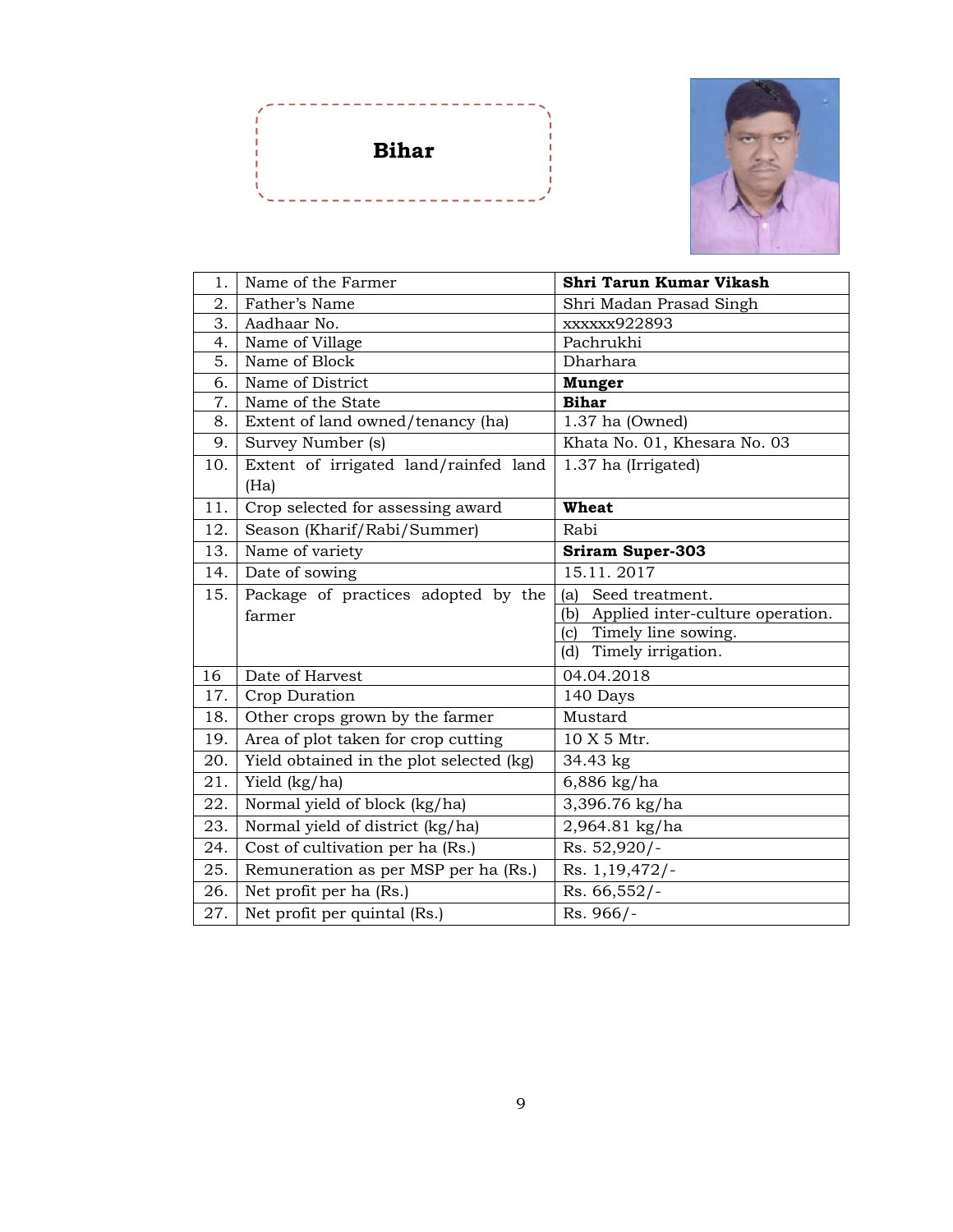



| 1.  | Name of the Farmer                  | Smt. Babita Devi                     |
|-----|-------------------------------------|--------------------------------------|
| 2.  | Husband's Name                      | Shri Ram Das Sah                     |
| 3.  | Aadhaar No.                         | xxxxxxo74676                         |
| 4.  | Name of Village                     | Parri                                |
| 5.  | Name of Block                       | Alouli                               |
| 6.  | Name of District                    | Khagaria                             |
| 7.  | Name of the State                   | <b>Bihar</b>                         |
| 8.  | Extent of land owned/tenancy (ha)   | 2 ha owned                           |
| 9.  | Survey Number (s)                   | 121                                  |
| 10. | Extent of irrigated land/rainfed    | 2 ha (Irrigated)                     |
|     | land (Ha)                           |                                      |
| 11. | Crop selected for assessing award   | <b>Wheat</b>                         |
| 12. | Season (Kharif/Rabi/Summer)         | Rabi                                 |
| 13. | Name of variety                     | HD-2967                              |
| 14. | Date of sowing                      | 10.11.2017                           |
| 15. | Package of practices adopted by the | MOP-75 kg/ha; Urea-100 kg/ha.<br>(a) |
|     | farmer                              | PSB-5 kg/ha; Zinc-12 kg/ha.<br>(b)   |
|     |                                     | (c) 3 cross ploughing.               |
|     |                                     | (d) 3 irrigations.                   |
| 16. | Date of Harvest                     | 18.04.2018                           |
| 17. | Crop Duration                       | 155 Days                             |
| 18. | Other crops grown by the farmer     | Maize, Lentil                        |
| 19. | Area of plot taken for crop cutting | 10 X 5 Mtr.                          |
| 20. | Yield obtained in the plot selected | 33.955 kg                            |
|     | (kg)                                |                                      |
| 21. | Yield (kg/ha)                       | $6,791$ kg/ha                        |
| 22. | Normal yield of block (kg/ha)       | 2,830 kg/ha                          |
| 23. | Normal yield of district (kg/ha)    | 2,547 kg/ha                          |
| 24. | Cost of cultivation per ha (Rs.)    | $\overline{\text{Rs}}$ . 22,500/-    |
| 25. | Remuneration as per MSP per ha      | Rs. 1,10,354/-                       |
|     | (Rs.)                               |                                      |
| 26. | Net profit per ha (Rs.)             | Rs. 87,854/-                         |
| 27. | Net profit per quintal (Rs.)        | $Rs. 1,294/-$                        |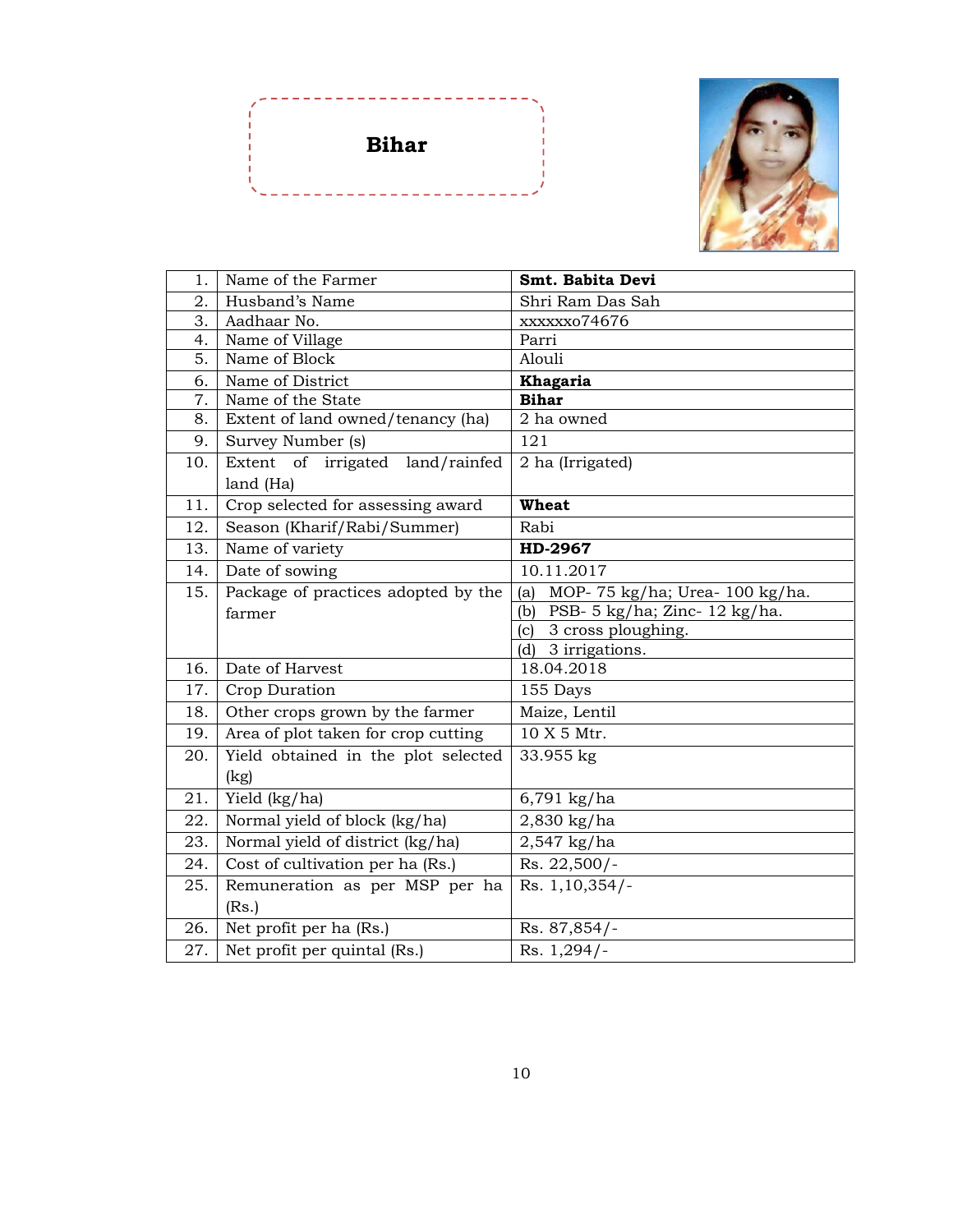# **Madhya Pradesh**



| 1.  | Name of the Farmer                            | Shri Chandrashekhar Tiwari                                           |
|-----|-----------------------------------------------|----------------------------------------------------------------------|
| 2.  | Father's Name                                 | Late Narayan Dutt Tiwari                                             |
| 3.  | Aadhaar No.                                   | xxxxxx044396                                                         |
| 4.  | Name of Village                               | Mugli                                                                |
| 5.  | Name of Block                                 | Gotegaon                                                             |
| 6.  | Name of District                              | Narsinghpur                                                          |
| 7.  | Name of the State                             | <b>Madhya Pradesh</b>                                                |
| 8.  | Extent of land owned/tenancy (ha)             | 6.787 ha. (Owned)                                                    |
| 9.  | Survey Number (s)                             | 45/1                                                                 |
| 10. | Extent of irrigated land/rainfed land<br>(Ha) | All irrigated                                                        |
| 11. | Crop selected for assessing award             | Chickpea                                                             |
| 12. | Season (Kharif/Rabi/Summer)                   | Rabi                                                                 |
| 13. | Name of variety                               | <b>JG-63</b>                                                         |
| 14. | Date of sowing                                | 23.10.2017                                                           |
| 15. | Package of practices adopted by the<br>farmer | Ridge<br>furrow<br>(a)<br>of<br>sowing<br>chickpea.                  |
|     |                                               | Weed control by Hand Wheel<br>(b)<br>Hoe.                            |
|     |                                               | Applied bio-fertilizer, $\overline{FYM}$ &<br>(c)<br>bio-gas slurry. |
|     |                                               | Fertliser application as per soil<br>(d)                             |
|     |                                               | health card and top dressing of<br>N: P: K: S.                       |
|     |                                               | (e) Crop residue management.                                         |
|     |                                               | Soil treatment with Amonium<br>(f)                                   |
|     |                                               | Molibdate 1 kg/ha.                                                   |
| 16. | Date of harvest                               | 18.02.2018                                                           |
| 17. | Crop Duration                                 | $117$ days                                                           |
| 18. | Other crops grown by the farmer               | Wheat, Paddy, Sugarcane, Soybean,                                    |
|     |                                               | Moong                                                                |
| 19. | Area of plot taken for crop cutting           | 5 X 5 Mtr.                                                           |
| 20. | Yield obtained in the plot selected (kg)      | $12.45 \text{ kg}$                                                   |
| 21. | Yield (kg/ha)                                 | 4,980 kg/ha                                                          |
|     | 22. Normal yield of block (kg/ha)             | $1,824$ kg/ha                                                        |
| 23. | Normal yield of district (kg/ha)              | 1,880 kg/ha                                                          |
| 24. | Cost of cultivation per ha (Rs.)              | Rs. 25,630/-                                                         |
| 25. | Remuneration as per MSP per ha (Rs.)          | Rs. 2, 19, 120/-                                                     |
| 26. | Net profit per ha (Rs.)                       | Rs. 1,93,490/-                                                       |
| 27. | Net profit per quintal (Rs.)                  | Rs. 3,885/-                                                          |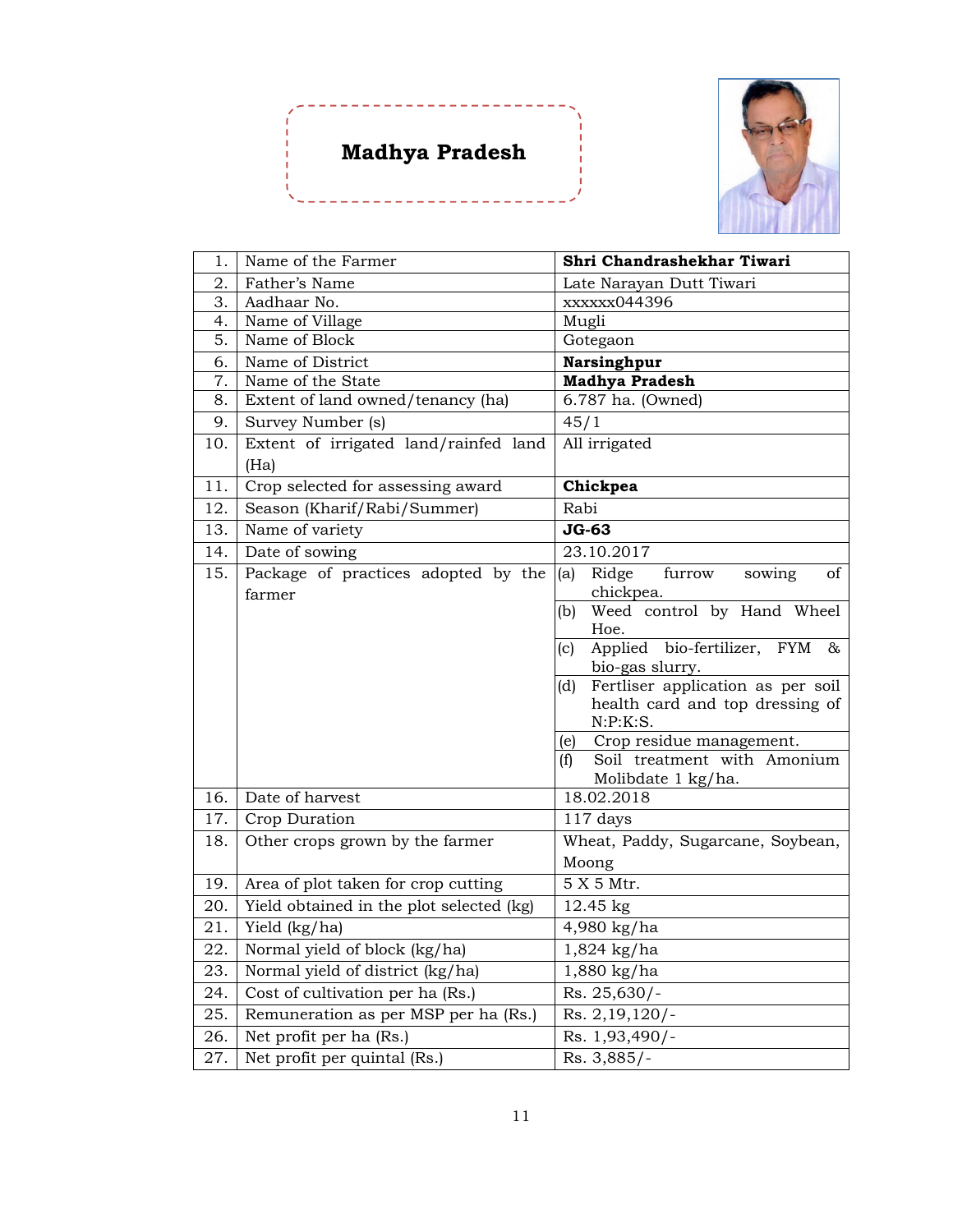# **Madhya Pradesh**

------------------



| 1.  | Name of the Farmer                       | Smt. Shivlata Mehto                                      |
|-----|------------------------------------------|----------------------------------------------------------|
| 2.  | Husband's Name                           | Shri Sahablal Mehto                                      |
| 3.  | Aadhaar No.                              | xxxxxx361902                                             |
| 4.  | Name of Village                          | Pathrota                                                 |
| 5.  | Name of Block                            | Kesla                                                    |
| 6.  | Name of District                         | Hoshangabad                                              |
| 7.  | Name of the State                        | <b>Madhya Pradesh</b>                                    |
| 8.  | Extent of land owned/tenancy (ha)        | 1.761 ha (Owned)                                         |
| 9.  | Survey Number (s)                        | $311,342$ & 349                                          |
| 10. | Extent of irrigated land/rainfed land    | All irrigated                                            |
|     | (Ha)                                     |                                                          |
| 11. | Crop selected for assessing award        | Chickpea                                                 |
| 12. | Season (Kharif/Rabi/Summer)              | Rabi                                                     |
| 13. | Name of variety                          | <b>RVG-202</b>                                           |
| 14. | Date of sowing                           | 28.10.2017                                               |
| 15. | Package of practices adopted by the      | (a)<br>Ridge furrow sowing of chickpea.                  |
|     | farmer                                   | Weed control by Hand Wheel<br>(b)                        |
|     |                                          | Hoe.                                                     |
|     |                                          | Applied bio-fertilizer, FYM & bio-<br>(c)<br>gas slurry. |
|     |                                          | Fertliser application as per soil<br>(d)                 |
|     |                                          | health card and top dressing of                          |
|     |                                          | zinc sulphate and Foliar spray of                        |
|     |                                          | N.P.K.                                                   |
| 16. | Date of harvest                          | 22.02.2018                                               |
| 17. | Crop Duration                            | 115 Days                                                 |
| 18. | Other crops grown by the farmer          | Maize (Kharif), Moong (Summer)                           |
| 19. | Area of plot taken for crop cutting      | 5 X 5 Mtr.                                               |
| 20. | Yield obtained in the plot selected (kg) | 10.85 kg                                                 |
| 21. | $\overline{Y}$ ield (kg/ha)              | 4,340 kg/ha                                              |
| 22. | Normal yield of block (kg/ha)            | 1,942 kg/ha                                              |
| 23. | Normal yield of district (kg/ha)         | 2,000 kg/ha                                              |
| 24. | Cost of cultivation per ha (Rs.)         | Rs. 25,630/-                                             |
| 25. | Remuneration as per MSP per ha (Rs.)     | Rs. 1,81,500/-                                           |
| 26. | Net profit per ha (Rs.)                  | Rs. 1,55,870/-                                           |
| 27. | Net profit per quintal (Rs.)             | Rs. 3,591/-                                              |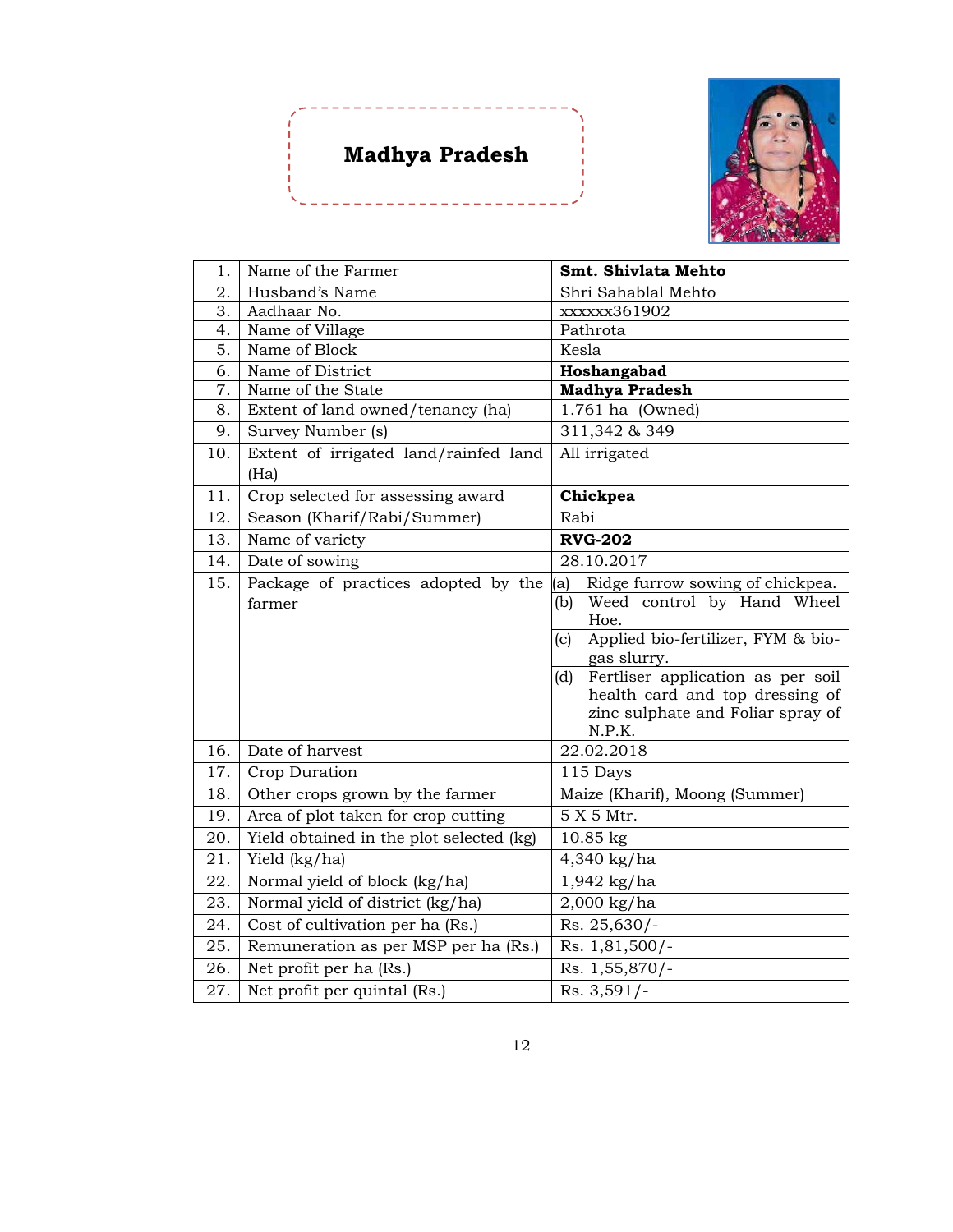# **West Bengal**



| 1.  | Name of the Farmer                            | Shri Bikash Chandra Barman                                |
|-----|-----------------------------------------------|-----------------------------------------------------------|
| 2.  | Father's Name                                 | Shri Sudhir Chandra Barman                                |
| 3.  | Aadhaar No.                                   | xxxxxx 210242                                             |
| 4.  | Name of Village                               | Ganeshbati, Dhankail                                      |
| 5.  | Name of Block                                 | Kaliyaganj                                                |
| 6.  | Name of District                              | <b>Uttar Dinajpur</b>                                     |
| 7.  | Name of the State                             | <b>West Bengal</b>                                        |
| 8.  | Extent of land owned/tenancy (ha)             | 0.8 ha (owned)                                            |
| 9.  | Survey Number (s)                             | Not known                                                 |
| 10. | Extent of irrigated land/rainfed land         | 0.8 ha (Irrigated)                                        |
|     | (Ha)                                          |                                                           |
| 11. | Crop selected for assessing award             | <b>Maize</b>                                              |
| 12. | Season (Kharif/Rabi/Summer)                   | Rabi                                                      |
| 13. | Name of variety                               | <b>DKC-9081</b>                                           |
| 14. | Date of sowing                                | 10.11.2017                                                |
| 15. | Package of practices adopted by the<br>farmer | Line sowing adopted and new<br>(a)<br>technology applied. |
|     |                                               | Timely<br>(b)<br>sowing<br>and<br>used                    |
|     |                                               | hybrid variety of seed.                                   |
|     |                                               | Maintained integrated pest &<br>(c)                       |
|     |                                               | disease<br>management                                     |
|     |                                               | including biological<br>pest                              |
|     |                                               | control method.                                           |
|     |                                               | Maintained<br>integrated<br>(d)                           |
|     |                                               | nutrient<br>management<br>including<br>organic<br>manure  |
|     |                                               | (vermi-compost).                                          |
| 16. | Date of harvest                               | 17.04.2018                                                |
| 17. | Crop Duration                                 | 155-160 days                                              |
| 18. | Other crops grown by the farmer               | Wheat,<br>Paddy, Jute,<br>Pulses,                         |
|     |                                               | Oilseed & Vegetables.                                     |
| 19. | Area of plot taken for crop cutting           | $33$ decimal                                              |
| 20. | Yield obtained in the plot selected (kg)      | 1553.46 kg                                                |
| 21. | Yield (kg/ha)                                 | 11,650.95 kg/ha                                           |
| 22. | Normal yield of block (kg/ha)                 | $9,000 - 9,500$ kg/ha                                     |
| 23. | Normal yield of district (kg/ha)              | $8,500 - 9,000$ kg/ha                                     |
| 24. | Cost of cultivation per ha (Rs.)              | Rs. 52,500/-                                              |
| 25. | Remuneration as per MSP per ha (Rs.)          | Rs. 1,66,026/-                                            |
| 26. | Net profit per ha (Rs.)                       | Rs. 1, 13, 526/-                                          |
| 27. | Net profit per quintal (Rs.)                  | Rs. 974/-                                                 |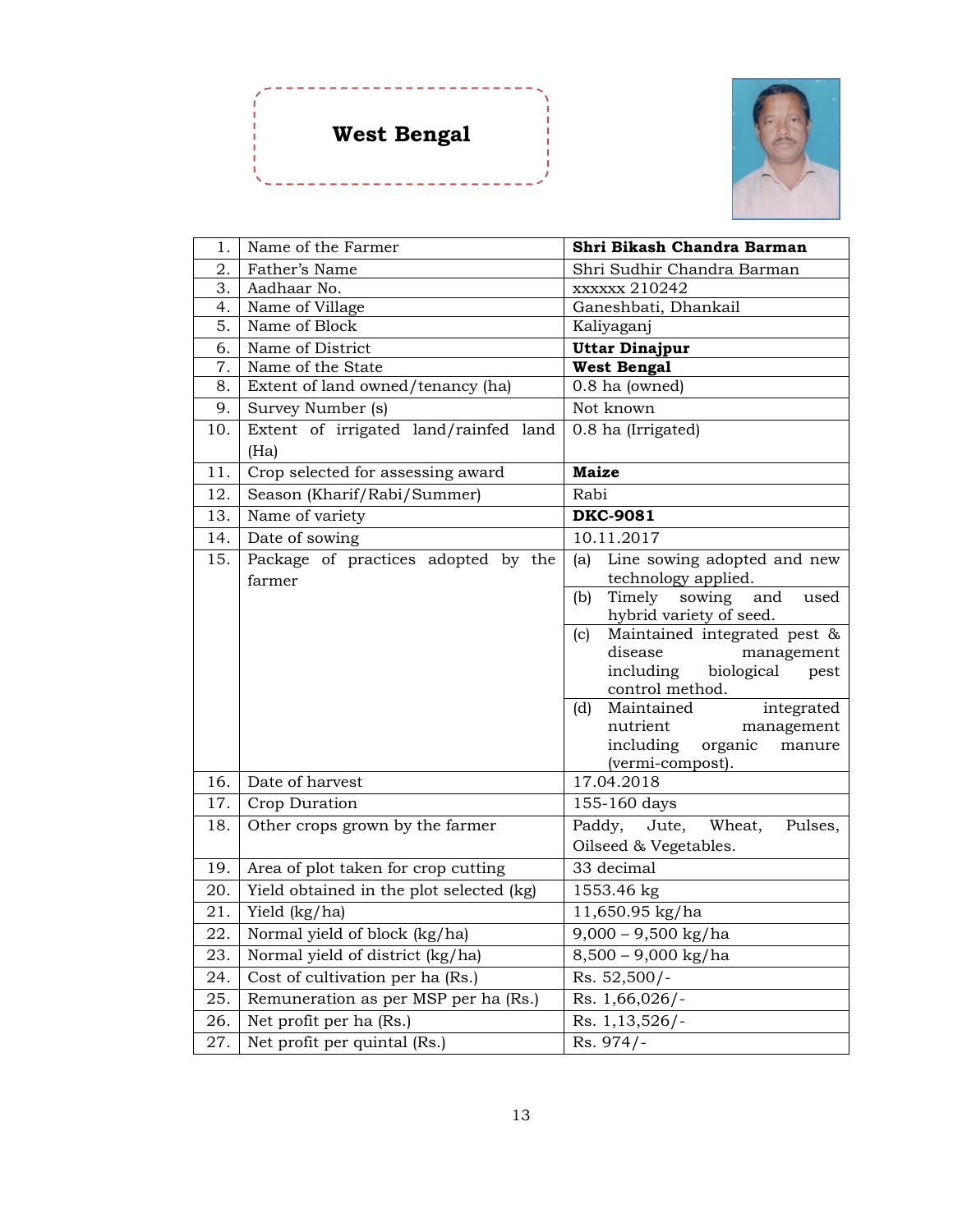# **West Bengal**

\_\_\_\_\_\_\_\_\_\_\_\_\_

 $\frac{1}{2} \frac{1}{2} \frac{1}{2} \frac{1}{2} \frac{1}{2} \frac{1}{2} \frac{1}{2} \frac{1}{2} \frac{1}{2}$ 



| 1.  | Name of the Farmer                            | Smt. Halima Bibi                        |
|-----|-----------------------------------------------|-----------------------------------------|
| 2.  | Husband's Name                                | Shri Jakir Hossain                      |
| 3.  | Aadhaar No.                                   | xxxxxx651524                            |
| 4.  | Name of Village                               | Laxmighat                               |
| 5.  | Name of Block                                 | English Bazar                           |
| 6.  | Name of District                              | <b>Malda</b>                            |
| 7.  | Name of the State                             | <b>West Bengal</b>                      |
| 8.  | Extent of land owned/tenancy (ha)             | $0.66$ ha                               |
| 9.  | Survey Number (s)                             | 26, Plot No. 374 & 701                  |
| 10. | Extent of irrigated land/rainfed land<br>(Ha) | $0.66$ ha                               |
| 11. | Crop selected for assessing award             | <b>Maize</b>                            |
|     |                                               |                                         |
| 12. | Season (Kharif/Rabi/Summer)                   | Rabi                                    |
| 13. | Name of variety                               | P-3522                                  |
| 14. | Date of sowing                                | 04.10.2017                              |
| 15. | Package of practices adopted by the           | tillage<br>(a) Zero<br>by<br>Multi-crop |
|     | farmer                                        | planter.                                |
| 16. | Date of harvest                               | 06.03.2018                              |
| 17. | Crop Duration                                 | 155 days                                |
| 18. | Other crops grown by the farmer               | Vegetables                              |
| 19. | Area of plot taken for crop cutting           | 1.00 Acre                               |
| 20. | Yield obtained in the plot selected (kg)      | $5,465$ kg                              |
| 21. | Yield (kg/ha)                                 | 13,500 kg/ha                            |
| 22. | Normal yield of block (kg/ha)                 | 8,530 kg/ha                             |
| 23. | Normal yield of district (kg/ha)              | 8,356 kg/ha                             |
| 24. | Cost of cultivation per ha (Rs.)              | Rs. 52,500/-                            |
| 25. | Remuneration as per MSP per ha (Rs.)          | Rs. 1,92,375/-                          |
| 26. | Net profit per ha (Rs.)                       | Rs. 1,39,875/-                          |
| 27. | Net profit per quintal (Rs.)                  | Rs. 1,036/-                             |

---------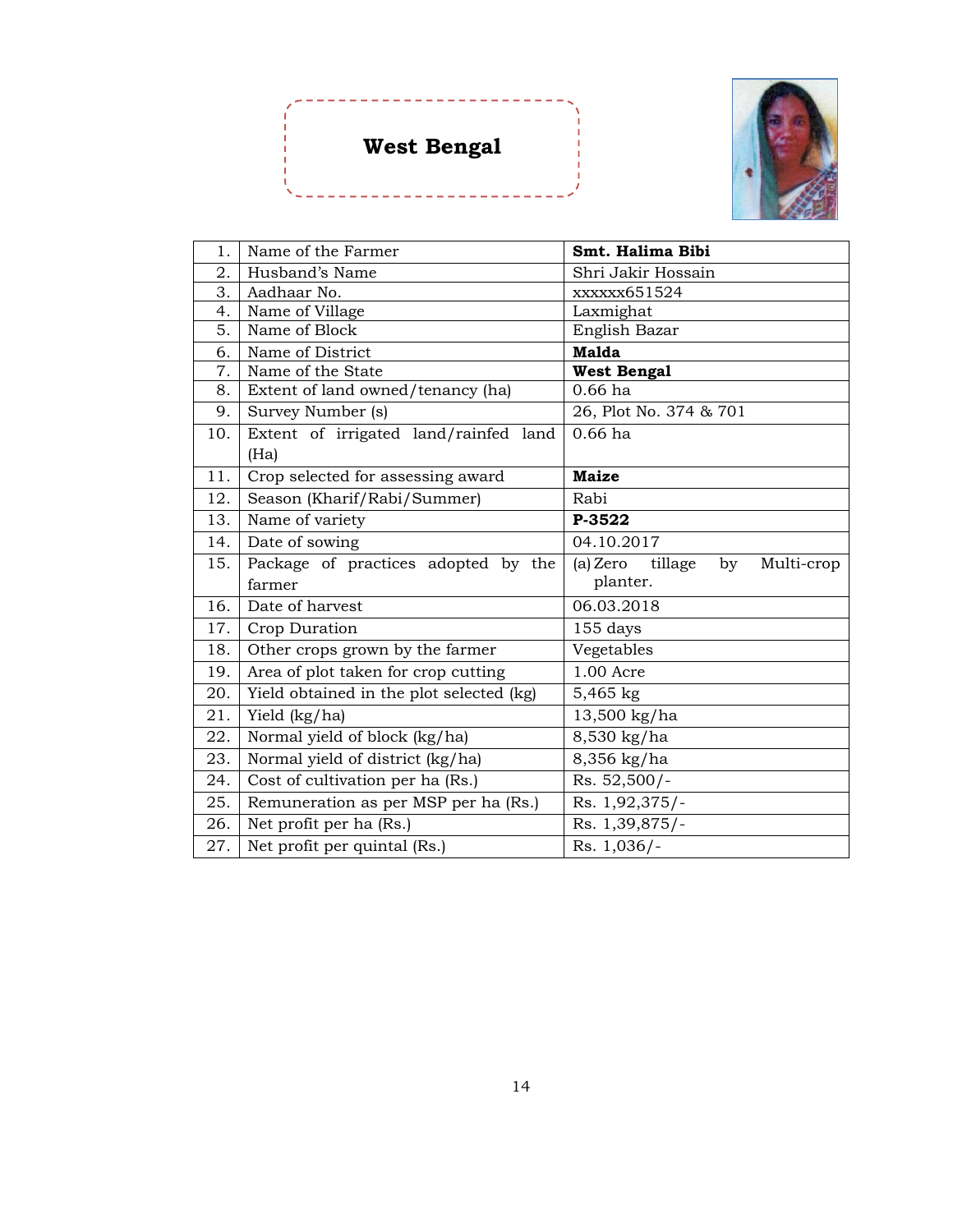### **Tamil Nadu**



| 1.  | Name of the Farmer                       | Shri S. R. Senthilkumar                    |
|-----|------------------------------------------|--------------------------------------------|
| 2.  | Father's Name                            | Shri S. Ragupathy                          |
| 3.  | Aadhaar No.                              | xxxxxx764481                               |
| 4.  | Name of Village                          | Kothandaramapuram                          |
| 5.  | Name of Block                            | Kurinjipadi                                |
| 6.  | Name of District                         | Cuddalore                                  |
| 7.  | Name of the State                        | <b>Tamil Nadu</b>                          |
| 8.  | Extent of land owned/tenancy (ha)        | 8.0 ha (owned)                             |
| 9.  | Survey Number (s)                        | 88/1, 89/2 A, 89/3 A, 97/2,                |
|     |                                          | 233/1, 234/1, 2, 4                         |
| 10. | Extent of irrigated land/rainfed land    | 8.0 ha (Irrigated)                         |
|     | (Ha)                                     |                                            |
| 11. | Crop selected for assessing award        | Groundnut                                  |
| 12. | Season (Kharif/Rabi/Summer)              | Rabi                                       |
| 13. | Name of variety                          | $G-7$                                      |
| 14. | Date of sowing                           | 22.11.2017                                 |
| 15. | Package of practices adopted by the      | Application<br>(a)<br>of<br>Farm<br>Yard   |
|     | farmer                                   | Manure: 10 metric ton basal.               |
|     |                                          | Basal<br>(b)<br>and<br>Top<br>dressing-    |
|     |                                          | Gypsum and NPK.                            |
|     |                                          | Seed<br>with<br>Treatment<br>(c)           |
|     |                                          | Pseudomonas<br>Bio-<br>and<br>fertilizers. |
|     |                                          | Mineral mixtures spray at 40<br>(d)        |
|     |                                          | DAS.                                       |
| 16. | Date of harvest                          | 26.02.2018                                 |
| 17. | Crop Duration                            | 94 Days                                    |
| 18. | Other crops grown by the farmer          | Paddy, Coconut, Tapioca                    |
| 19. | Area of plot taken for crop cutting      | 25 Sq. Mtr.                                |
| 20. | Yield obtained in the plot selected (kg) | 28.850 kg                                  |
| 21. | Yield (kg/ha)                            | 11,540 kg/ha<br>(wet)<br>and 8,480         |
|     |                                          | kg/ha (dry)                                |
| 22. | Normal yield of block (kg/ha)            | $6,611$ kg/ha                              |
| 23. | Normal yield of district (kg/ha)         | $6,129$ kg/ha                              |
| 24. | Cost of cultivation per ha (Rs.)         | Rs. 82,000/-                               |
| 25. | Remuneration as per MSP per ha (Rs.)     | Rs. 4,24,000/-                             |
| 26. | Net profit per ha (Rs.)                  | Rs. 3,42,000/-                             |
| 27. | Net profit per quintal (Rs.)             | $Rs.4,033/-$                               |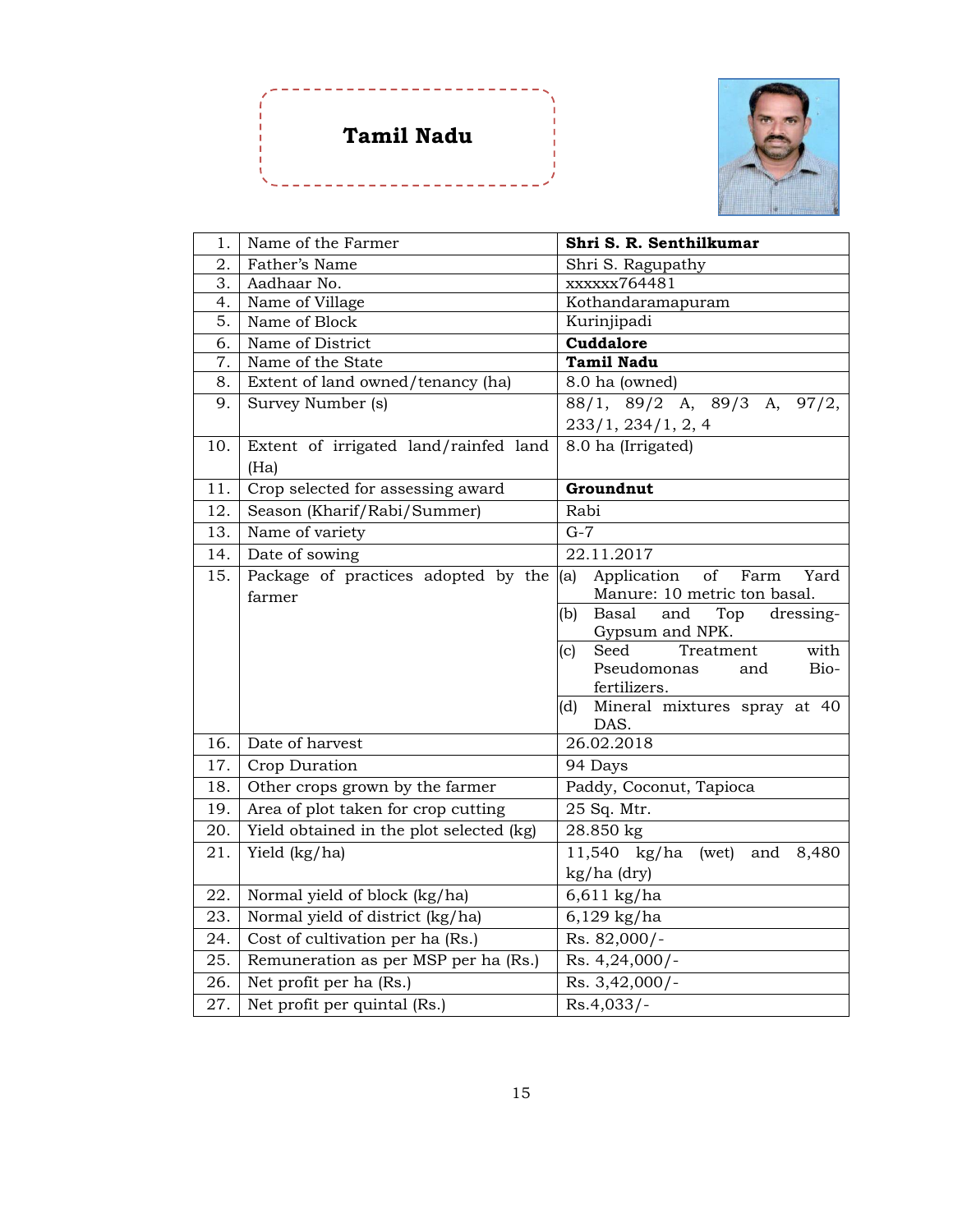# **Tamil Nadu**



| 1.  | Name of the Farmer                       | Smt. P. Pappathi                                    |
|-----|------------------------------------------|-----------------------------------------------------|
| 2.  | Husband's Name                           | Shri Ponnusamy                                      |
| 3.  | Aadhaar No.                              | Xxxxx796013                                         |
| 4.  | Name of Village                          | Seerapalli                                          |
| 5.  | Name of Block                            | Paramathi                                           |
| 6.  | Name of District                         | <b>Namakkal</b>                                     |
| 7.  | Name of the State                        | <b>Tamil Nadu</b>                                   |
| 8.  | Extent of land owned/tenancy (ha)        | 0.32 ha (tenancy)                                   |
| 9.  | Survey Number (s)                        | 245/1, 245/3 B                                      |
| 10. | Extent of irrigated land/rainfed land    | 0.32 ha (Irrigated)                                 |
|     | (Ha)                                     |                                                     |
| 11. | Crop selected for assessing award        | Gingelly (Til)                                      |
| 12. | Season (Kharif/Rabi/Summer)              | Rabi                                                |
| 13. | Name of variety                          | TMV-3                                               |
| 14. | Date of sowing                           | 02.01.2018                                          |
| 15. | Package of practices adopted by the      | Applied Farm Yard Manure @ 5<br>(a)                 |
|     | farmer                                   | metric ton/acre.                                    |
|     |                                          | (b) Applied MnSO4- $1.0$ kg<br>as                   |
|     |                                          | basal dose.<br>Applied complex 17:17:17 NPK.<br>(c) |
|     |                                          | (d) Thinning on 15 & 30 days after                  |
|     |                                          | sowing.                                             |
| 16. | Date of harvest                          | 07.04.2018                                          |
| 17. | Crop Duration                            | 85 days                                             |
| 18. | Other crops grown by the farmer          |                                                     |
| 19. | Area of plot taken for crop cutting      | 10 m x 5m                                           |
| 20. | Yield obtained in the plot selected (kg) | $6.050$ kg                                          |
| 21. | Yield (kg/ha)                            | $1,210$ kg/ha                                       |
| 22. | Normal yield of block (kg/ha)            | 1,235 kg/ha                                         |
| 23. | Normal yield of district (kg/ha)         | 1,331 kg/ha                                         |
| 24. | Cost of cultivation per ha (Rs.)         | Rs. 34,600/-                                        |
| 25. | Remuneration as per MSP per ha (Rs.)     | Rs. 66,550/-                                        |
| 26. | Net profit per ha (Rs.)                  | Rs. 31,950/-                                        |
| 27. | Net profit per quintal (Rs.)             | $Rs.2,640/-$                                        |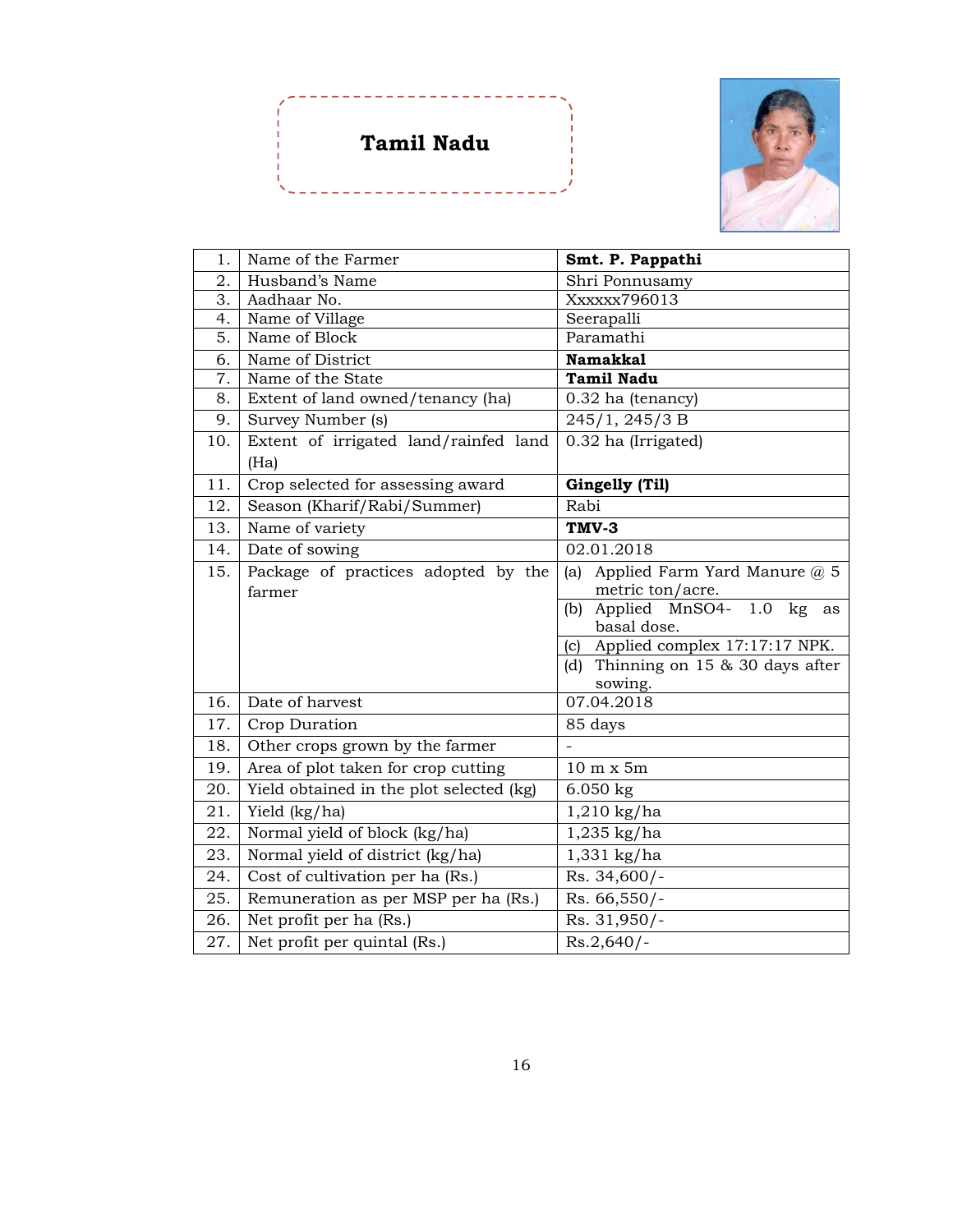### **Year-wise name of the farmers selected for Agriculture Ministers' Krishi Karman Awards from 2011-12 to 2016-17.**

| Category                             | Crop            | Name of the<br><b>Farmer</b>                    | <b>Address of the Farmers</b>                                                                                          | <b>State</b>         |  |
|--------------------------------------|-----------------|-------------------------------------------------|------------------------------------------------------------------------------------------------------------------------|----------------------|--|
| 2011-12                              |                 |                                                 |                                                                                                                        |                      |  |
| Total<br>Foodgrains-                 | Wheat           | Gambhir<br>Shri<br>Singh                        | S/o Shri Ram Singh, Village-Banada<br>(Seoni Malwa), Hoshangabad                                                       | Madhya<br>Pradesh    |  |
| Category-I                           | Gram<br>(Chana) | Smt. Radha Bai<br>Dubey                         | W/o Shri Ram Narayan Dubey, Village-<br>Pandajhir, Raisen                                                              | Madhya<br>Pradesh    |  |
| Total<br>Foodgrains-                 | Paddy           | Thiru<br>Ρ.<br>Solaimalai                       | S/O<br>Thiru<br>Periyasamy,<br>Village-<br>Velliankunram, Madurai                                                      | Tamil Nadu           |  |
| Category-II                          | Paddy           | Thirumati<br>T.<br>Amalarani                    | W/o A. Tirumalai Ganesan, Village-<br>Vasudevanallur, Block- Vasudevanallur,<br>Tirunelvali                            | Tamil Nadu           |  |
| Total<br>Foodgrains-<br>Category-III | Rice            | Shri<br>Nongmaithem<br>Ibomcha Meetei           | S/o Late Nongmaithem Manglem Meetei,<br>Village- Kakching Laithhagoi Leikai,<br>Block-Kakching, District-Thoubal       | Manipur              |  |
|                                      | Rice            | Smt.<br>Nongmeikapam<br>(o) Shyamshakhi<br>Devi | W/o Late Chingtham Munal<br>Singh,<br>Village- Ningomthong<br>Pebia<br>Pandit<br>Leikai, Block-Keirao, District-Imphal | Manipur              |  |
| Total<br>Foodgrains-                 | Rice            | Shri Ghoshito                                   | S/o Late Shozukhu, Village- S. Hotovi,<br>Block-Kuhuboto, District-Dimapur                                             | Nagaland             |  |
| Category-III                         | Rice            | Smt.<br>Kezhawetuoti<br>Yhome                   | W/o Late Lhoukuo Linyu,<br>Village-<br>Kohima Village, Block-Kohima, District-<br>Kohima                               | Nagaland             |  |
| Rice                                 | Paddy           | Shri<br>Sumant<br>Kumar                         | $S/\sigma$<br>Shri Ramanuj Pravin,<br>Village-<br>Darveshpura, Block-Katrisarai, District-<br>Nalanda                  | Bihar                |  |
|                                      | Paddy           | Smt. Shanti Devi                                | W/o Shri Awadh Bihari Rai, Village-<br>Naran, Block-Nokha, District-Rohtas                                             | Bihar                |  |
| Wheat                                | Wheat           | Shri Ram Kumar                                  | S/o Shri Bhalle Ram, Village-Sisayan<br>Bolan, Block-Hansi, District-Hisar                                             | Haryana              |  |
|                                      | Wheat           | Smt. Anita                                      | W/o Late Jagmender, Village- Pashina<br>Khurd, Block-Bapoli, District-Panipat                                          | Haryana              |  |
| Pulses                               | Arhar           | Shri<br>Damodar<br>Chaudhary                    | S/o Late Ram Janam<br>Chaudhary,<br>Village-Mallah Toli, Block- Nawa Bazar,<br>District-Palamu                         | Jharkhand            |  |
|                                      | Arhar           | Smt.<br>Seemu<br>Sardar                         | W/o Shri Lakhan Sardar, Village-<br>Balijuri Bansjuri, Block- Potka, District-<br>East Singhbhumi                      | Jharkhand            |  |
| Coarse<br>Cereals                    | Maize           | Shri Jhabbu Lal                                 | S/o Shri Rameshwar Dayal, Village-<br>Hasnapur, District-Farrukhabad                                                   | <b>Uttar Pradesh</b> |  |
|                                      | Bajra           | Smt.<br>Sharda<br>Devi                          | W/o Shri Kumar Pal, Village- Sehapur,<br>District-Agra                                                                 | Uttar Pradesh        |  |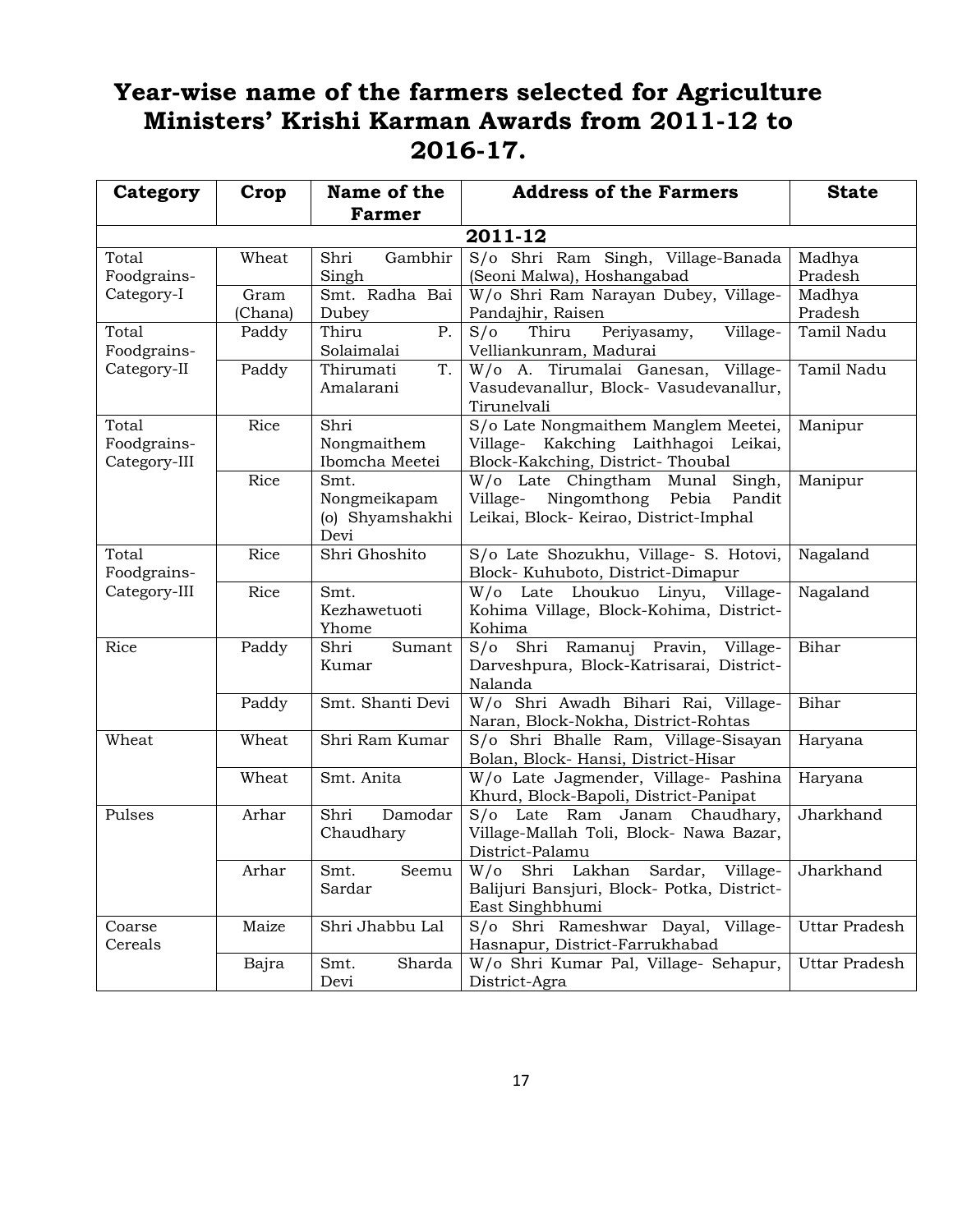| Category                             | Crop                       | Name of the<br><b>Farmer</b>         | <b>Address of the Farmers</b>                                                                                                                | <b>State</b>      |  |  |  |
|--------------------------------------|----------------------------|--------------------------------------|----------------------------------------------------------------------------------------------------------------------------------------------|-------------------|--|--|--|
|                                      | 2012-13                    |                                      |                                                                                                                                              |                   |  |  |  |
| Total<br>Foodgrains-<br>Category-I   | Wheat                      | Shri<br>Yogendra<br>Kaushik          | S/o Late Vasudev Kaushik, Village-<br>Ajrawda, Block- Bar Nagar, District-<br>Ujjain                                                         | Madhya<br>Pradesh |  |  |  |
|                                      | Wheat                      | Shashi<br>Smt.<br>Khandelwal         | W/o Shri Sharad Khandelwal, Village-<br>Block-Chourai,<br>Chourai,<br>District-<br>Chhindwara                                                | Madhya<br>Pradesh |  |  |  |
| Total<br>Foodgrains-<br>Category-II  | Pigeon pea                 | Shri<br>Pradip<br>Kumar Panda        | S/o Shri Bamana Chandra Panda,<br>Village- Antamoda, Block- Kolnara,<br>District-Rayagada                                                    | Odisha            |  |  |  |
|                                      | Hybrid<br>Paddy            | Khitisuta<br>Smt.<br>Mishra          | W/o Late Satyabadi Mishra, Village-<br>Khambeshwaripali (Kasurpali), Block-<br>Sonepur, District-Subaranpur                                  | Odisha            |  |  |  |
| Total<br>Foodgrains-<br>Category-III | Paddy                      | Shri<br>Ashem<br>Priyokumar<br>Singh | S/o Shri Ashem Kameson<br>Singh,<br>Village- Wangoo Sandangkhong, Block-<br>Moirang, District-Bishnupur                                      | Manipur           |  |  |  |
|                                      | Paddy                      | Smt.<br>Akhongbam<br>Victoria Devi   | W/o Shri Akhongbam Kishor Kumar<br>Singh, Village- Pebia Pandit Leikai,<br>Block- Keirao Bitra, District-Imphal                              | Manipur           |  |  |  |
| Rice                                 | Paddy                      | Shri<br>Bholaram<br>Sahu             | Shri Kisunram Sahu, Village- Jugdehi,<br>Block-Kurud, District-Dhamtari                                                                      | Chhattisgarh      |  |  |  |
|                                      | Paddy                      | Sushila<br>Smt.<br>Gavel             | W/o Shri Yadav Prasad, Village- Jajang,<br>Block-Shakti, District-Janjgir                                                                    | Chhattisgarh      |  |  |  |
| Wheat                                | Wheat                      | Md. Zahid Khan                       | S/o Late Md. Jahir Khan, Village-<br>Limasnagar (Siropatti), Block-Khanpur,<br>District-Samastipur                                           | Bihar             |  |  |  |
|                                      | Wheat                      | Smt.<br>Kalpana<br>Prakash           | W/o Shri Durgananda Prakash, Village-<br>Silaut, Block-Samastipur,<br>District-<br>Samastipur                                                | Bihar             |  |  |  |
| Pulses                               | Pigeon Pea                 | Akhilesh<br>Shri<br>Kumar Singh      | Shri Matuk<br>Nath<br>Singh,<br>Village-<br>Chandlaso,<br>Block-Kuru,<br>District-<br>Lohardaga                                              | Jharkhand         |  |  |  |
|                                      | Gram                       | Dular<br>Smt.<br>Kisku               | W/o Shri Anil Soren, Village- Jampur,<br>Block-Hiranpur, District-Pakur                                                                      | Jharkhand         |  |  |  |
| Coarse<br>Cereals                    | Jowar                      | Shri<br>Mattor<br>Shankar            | Village-<br>S/o Shri Mattor Narsappa,<br>Yelgoi, Block- Jharsangam,<br>District-<br>Medak                                                    | Andhra<br>Pradesh |  |  |  |
|                                      | Ragi<br>(Finger<br>Millet) | Manchala<br>Smt.<br>Paramma          | $W/\sigma$<br>Shri<br>Somulu,<br>Village-<br>Panukulavalasa,<br>Block-<br>Saluru<br>Block/Pachipenta<br>Mandal,<br>District-<br>Vizianagaram | Andhra<br>Pradesh |  |  |  |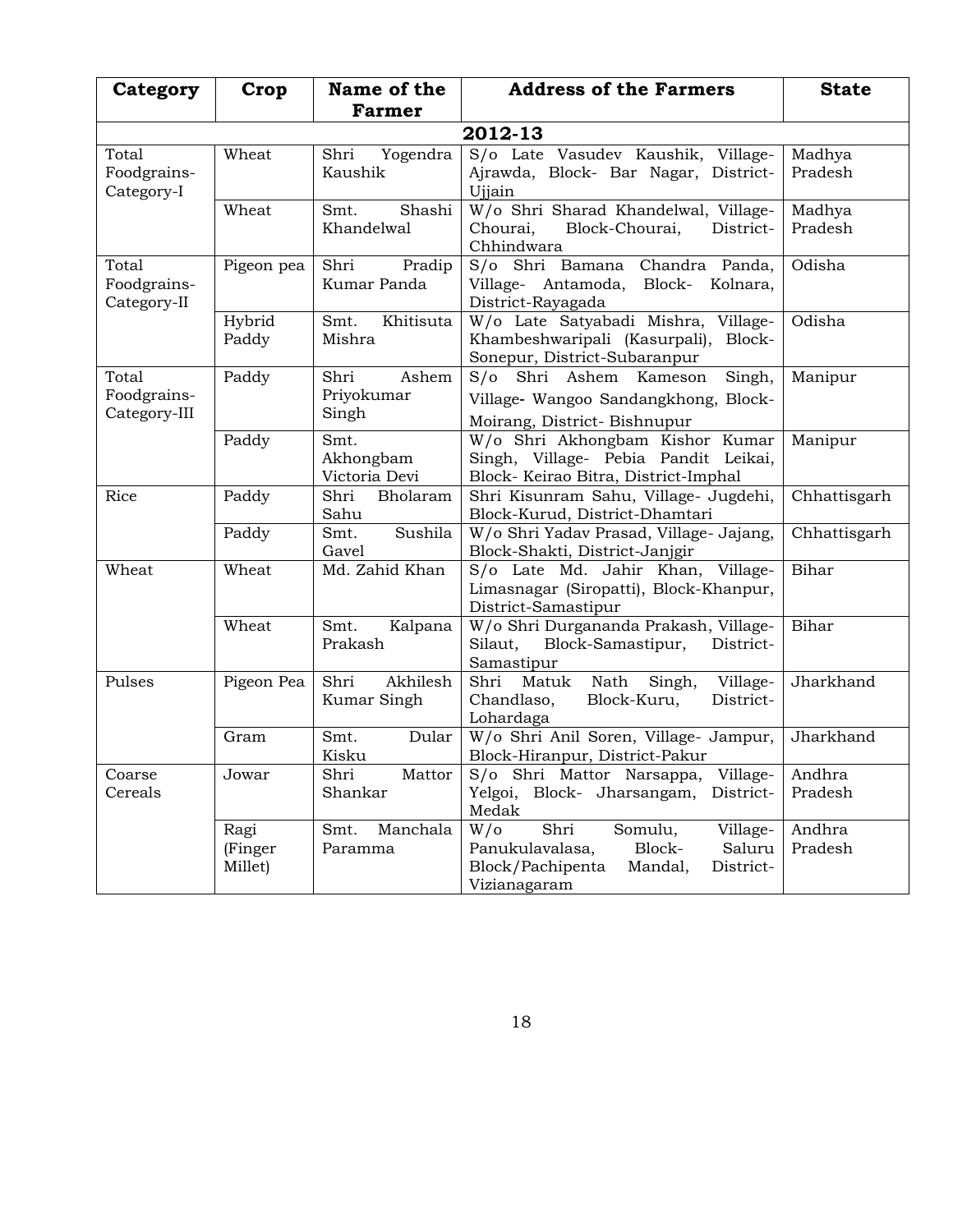| Category                             | Crop      | Name of the<br><b>Farmer</b>          | <b>Address of the Farmers</b>                                                                                                  | <b>State</b>      |  |  |
|--------------------------------------|-----------|---------------------------------------|--------------------------------------------------------------------------------------------------------------------------------|-------------------|--|--|
|                                      | 2013-14   |                                       |                                                                                                                                |                   |  |  |
| Total<br>Foodgrains-                 | Wheat     | Shri Kulwinder<br>Singh               | S/o Shri Teja Singh, Village-Nagra,<br>Block-Bhawanigarh, District-Sangrur                                                     | Punjab            |  |  |
| Category-I                           | Wheat     | Veerpal<br>Miss<br>Kaur               | D/o Shri S. Mohinder Singh, Village-<br>Lakhewali, Block- Sri Muktasar Sahib,<br>District-Sri Muktasar Sahib                   | Punjab            |  |  |
| Total<br>Foodgrains-<br>Category-II  | Paddy     | Shri<br>Nirakara<br>Dharua            | S/o Shri Lachhman Dharua, Village-<br>Badtelenpali, Block-Bolangir, District-<br>Bolangir                                      | Odisha            |  |  |
|                                      | Paddy     | Nirupma<br>Smt.<br>Mohanty            | W/o Shri Sanjaya Mohanty, Village-<br>Pratap<br>Sasan,<br>Block-<br>Bolianta,<br>District-Khorda                               | Odisha            |  |  |
| Total<br>Foodgrains-<br>Category-III | Paddy     | Shri<br>Shatter<br>Wann               | S/o Shri Bitsen Suiam, Village-<br>Pohmission,<br>Block-<br>Shangpung,<br>Laskein C & RD Block, District-West<br>Jaintia Hills | Meghalaya         |  |  |
|                                      | Paddy     | Smt. Theresa D<br>Sangma              | D/o Shri Kolendro Marak, Village-<br>Monabari, Block- Betasing, District-<br>South West Garo Hills                             | Meghalaya         |  |  |
| Rice                                 | Rice      | Prabhat<br>Shri<br>Chandrakar         | S/o Shri Sunder Lal Chandrakar,<br>Village-Bhareva<br>(Puran),<br>Block-<br>Pandriya, District- Kabirdham                      | Chhattisgarh      |  |  |
|                                      | Rice      | Smt.<br>Hemkumari                     | W/o Shri Tameshwar Sahu, Village-<br>Pauwara, Block-Durg, District-Durg.                                                       | Chhattisgarh      |  |  |
| Wheat                                | Wheat     | Shri<br>Manohar<br>Patidar            | S/o Shri Hariprasad Patidar, Village-<br>Parvalia Sadak, Block-Fanda, District-<br>Bhopal                                      | Madhya<br>Pradesh |  |  |
|                                      | Wheat     | Rekha<br>Smt.<br>Saini                | W/o Shri Ashwin Saini,<br>Village-<br>Kehlari, Block- Khandwa,<br>District-<br>Khandwa.                                        | Madhya<br>Pradesh |  |  |
| Pulses                               | Pea       | Shri<br>Pradip<br><b>Kumar</b> Das    | S/o Late Mangala Das, Village-<br>Athgaon Chapori, Block- Moirabari,<br>District-Nagaon                                        | Assam             |  |  |
|                                      | Lentil    | Smt.<br>Amrita<br>Surin               | W/o Shri Bimal Surin,<br>Village-<br>Block-<br>Khirstan<br>Basti<br>(Morisuti),<br>Noduar, District-Sonitpur                   | Assam             |  |  |
| Pulses                               | Redgram   | Thiru<br>S.<br>Veerama<br>Reddiyar    | S/o Shri Subba Reddiyar, Village-<br>Uppidamangalam, Karuppur, Block-<br>Thanthoni, District-Karur.                            | Tamil Nadu        |  |  |
|                                      | Blackgram | Smt. Visalatchi                       | W/o Shri Velu, Village- Kondhamur,<br>Block-Vanur, District-Villupuram                                                         | Tamil Nadu        |  |  |
| Coarse<br>Cereals                    | Maize     | Shri<br><b>Bijoy</b><br>Baskey        | S/o Late Chunaram Baskey, Village-<br>Shaluni, Block- Bankura-I, District-<br>Bankura                                          | West Bengal       |  |  |
|                                      | Maize     | Smt.<br>Jharna<br>Mondal              | W/o Shri Gurudas Mondal, Village-<br>Kulgachi,<br>Block-<br>Krishnagar-I,<br>District-Nadia                                    | West Bengal       |  |  |
| Oilseeds                             | Groundnut | Shri<br>Parshottambhai<br>Bhut        | Muljibhai Bhut,<br>S/o Shri<br>Village-<br>Lakhatar,<br>Block- Jodiya,<br>District-<br>Jamnagar                                | Gujarat           |  |  |
|                                      | Groundnut | Smt.<br>Jayshreeben<br>Mulubhai Patat | W/o Shri Mulubhai Patat, Village-<br>Khmbhaliya, Block- Maliya (Hatima),<br>District- Junagarh                                 | Gujarat           |  |  |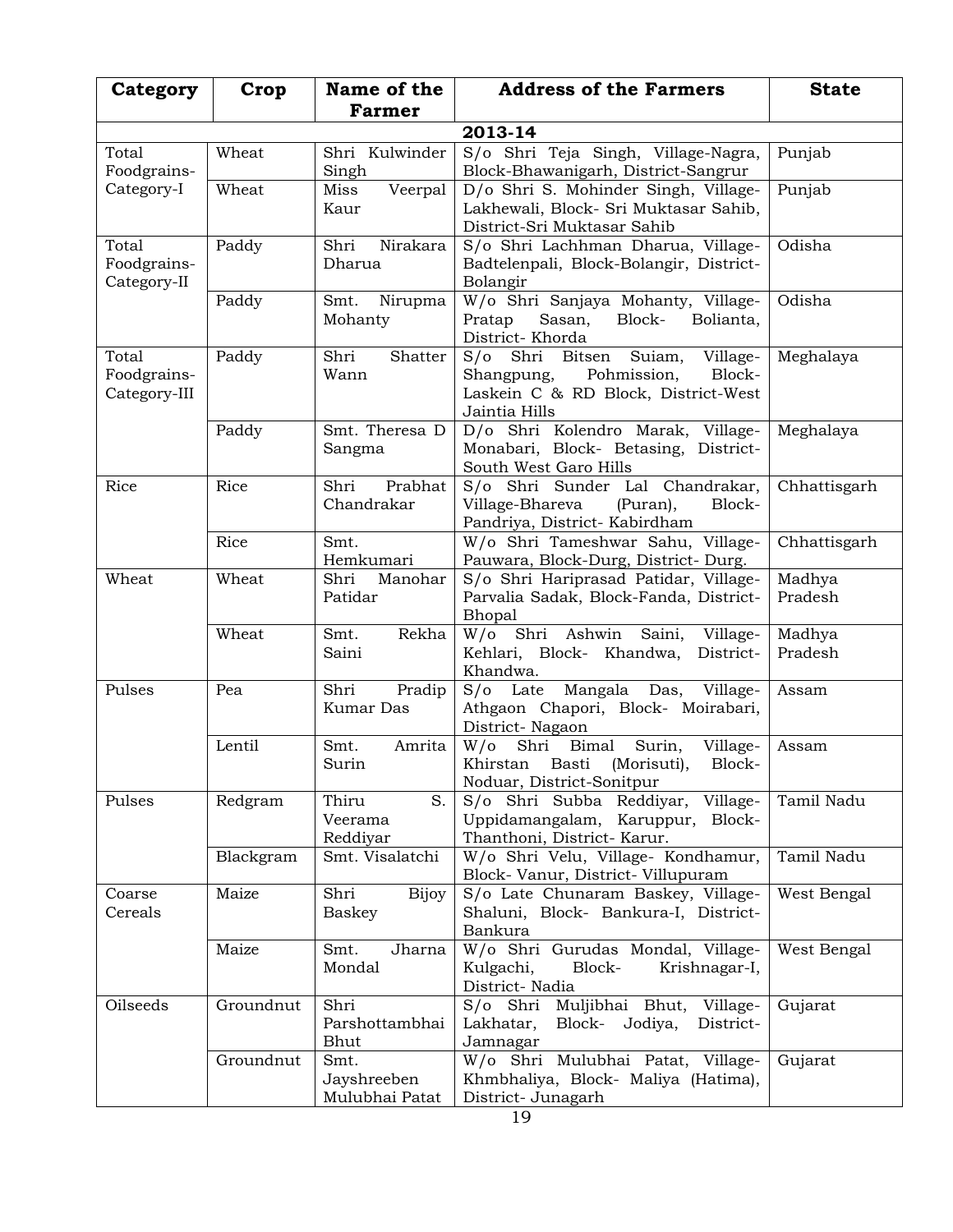| Category                             | Crop                          | Name of the<br><b>Farmer</b>                  | <b>Address of the Farmers</b>                                                                                         | <b>State</b>      |  |
|--------------------------------------|-------------------------------|-----------------------------------------------|-----------------------------------------------------------------------------------------------------------------------|-------------------|--|
| 2014-15                              |                               |                                               |                                                                                                                       |                   |  |
| Total<br>Foodgrains-<br>Category-I   | Wheat                         | Shri<br>Narayan<br>Patel<br>Singh<br>'Bharat' | S/o Late Prem Singh Patel, Village-<br>Karakbel, Block- Gotegaon, District-<br>Narsinghpur                            | Madhya<br>Pradesh |  |
|                                      | Bajra                         | Rekha<br>Smt.<br>Tiyagi                       | W/o Late Rambhajan Tiyagi, Village-<br>Jalalpur, Block- Pahargarh, District-<br>Morena                                | Madhya<br>Pradesh |  |
| Total<br>Foodgrains-<br>Category-II  | Greengram<br>(Mungbean)       | Shri<br>Dilip<br>Kumar Baral                  | S/o Shri Jogendra Baral, Village-<br>Resinga, Block- Nimapada, District-<br>Puri                                      | Odisha            |  |
|                                      | Paddy                         | Smt.<br>Anita<br>Patel                        | W/o Shri Manoj Kumar Patel, Village-<br>Khairtikra, Block- Sonepur, District-<br>Subarnapur                           | Odisha            |  |
| Total<br>Foodgrains-<br>Category-III | Paddy                         | Willipson<br>Shri<br>A. Sangma                | S/o Late Rongjing Marak, Village-<br>Gadarugre,<br>Block-<br>Dandeggre,<br>District- West Garo Hills.                 | Meghalaya         |  |
|                                      | Rice                          | Smt.<br>Angela<br>Shangoi                     | W/o Shri Bedauis Wahlang, Village-<br>Umiap Valley, Mawkynbat, Block-<br>Nongstoin, District- West Khasi Hills.       | Meghalaya         |  |
| Rice                                 | Paddy                         | Shri Shamsher<br>Singh                        | S/o Shri Thakar Das, Village- Bir<br>Babbran, Block- Hissar-II, District-<br>Hissar                                   | Haryana           |  |
|                                      | Paddy                         | Smt. Sona Devi                                | W/o Shri Sarab Singh, Village-<br>Block-<br>Hareva,<br>Chhachhrauli,<br>District-Yamuna Nagar                         | Haryana           |  |
| Wheat                                | Wheat                         | Shri Bhakhara<br>Ram                          | S/o Shri chokha Ram, Village-<br>Padardi, Block- Chitalwana, District-<br>Jalore                                      | Rajasthan         |  |
|                                      | Wheat                         | Smt. Rampyari                                 | W/o Shri Meetha Lal Meena, Village-<br>Goth, Block- Bamanwas, District-<br>Sawai Madhopur                             | Rajasthan         |  |
| Pulses                               | Gram                          | Shri Man Singh<br>Verma                       | Shri Bhau Ram Verma, Village-<br>Kohadia<br>(Bohardih),<br>Block-Berla,<br>District-Bemetara                          | Chhattisgarh      |  |
|                                      | Gram                          | Smt.<br>Sunaina<br>Patel                      | W/o Shri Bhanu<br>Patel,<br>Pratap<br>Village-<br>Bhatgaon,<br>Block-<br>Saja,<br>District-Bemetara                   | Chhattisgarh      |  |
| Coarse<br>Cereals                    | Jowar<br>(Cholam/<br>Sorghum) | Shri<br>S.<br>Bithanan                        | $S/\sigma$<br>Shri<br>Subbiah,<br>Village-<br><b>B.</b><br>Meenatchipuram,<br>Block-<br>Bodinayakanur, District-Theni | Tamil Nadu        |  |
|                                      | Maize                         | Smt.<br>Poongothai                            | W/o Shri Murugan, Village- Agaram,<br>Block-<br>Vepenthattai,<br>District-<br>Peremblur                               | Tamil Nadu        |  |
| Oilseeds                             | Mustard                       | Shri<br>Sujoy<br>Mondal                       | Sunil<br>S/o Shri<br>Mondal,<br>Village-<br>Pareshnathpur,<br>Block-<br>Nowda,<br>District- Murshidabad               | West Bengal       |  |
|                                      | Mustard                       | Jahuka<br>Smt.<br>Khatun                      | W/o Shri Jainal Abedin,<br>Village-<br>Pariharpur, Block- Raiganj, District-<br>Uttar Dinajpur.                       | West Bengal       |  |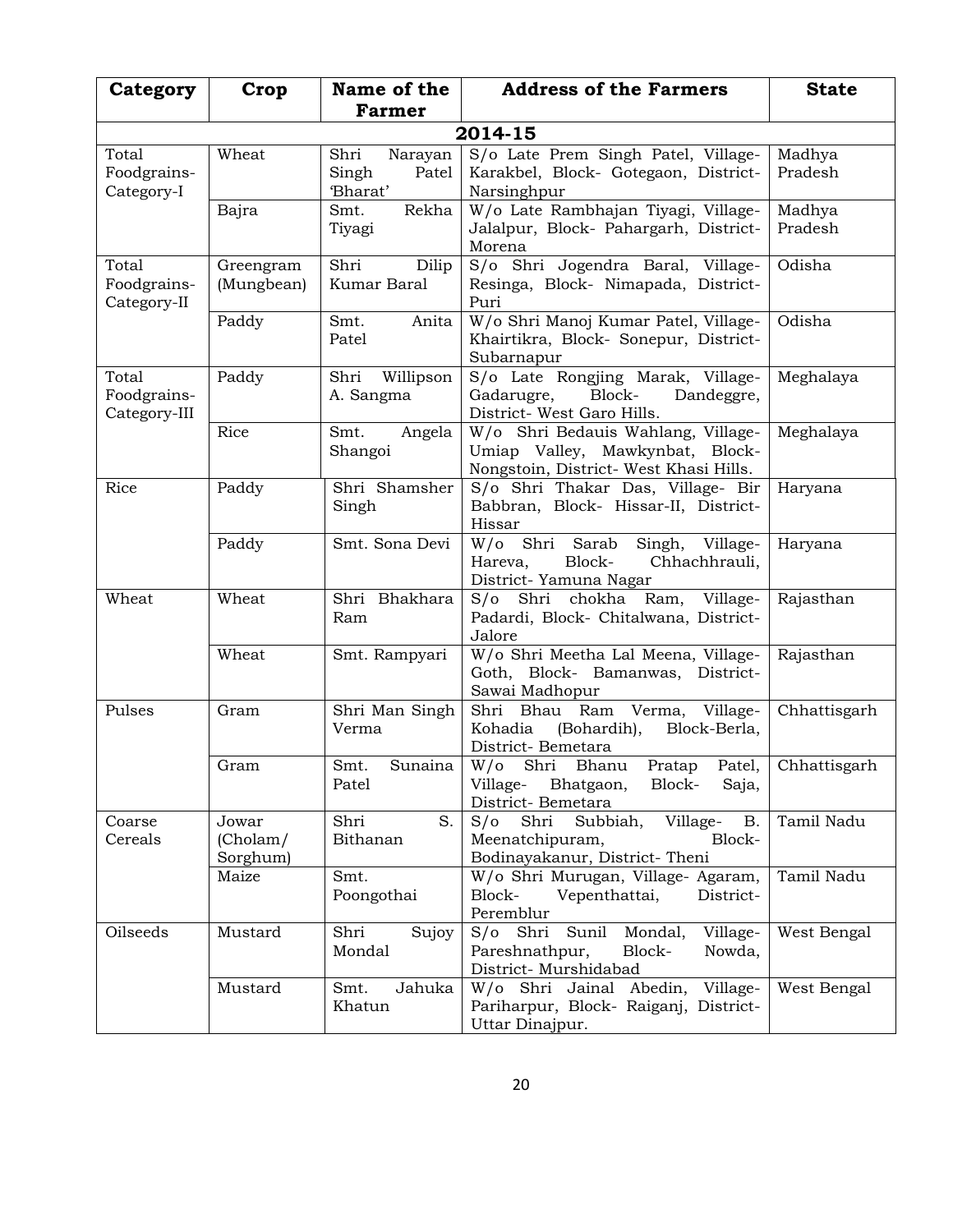| Category                            | Crop                     | Name of the                                                 | <b>Address of the Farmers</b>                                                                                        | <b>State</b>        |  |  |  |
|-------------------------------------|--------------------------|-------------------------------------------------------------|----------------------------------------------------------------------------------------------------------------------|---------------------|--|--|--|
|                                     |                          | <b>Farmer</b>                                               |                                                                                                                      |                     |  |  |  |
|                                     | 2015-16                  |                                                             |                                                                                                                      |                     |  |  |  |
| Total<br>Foodgrains<br>Category-I   | Blackgram                | Thiru<br>S.<br>Samynathan                                   | S/o Thiru Shanmugaiah, Village-<br>Madathupatty, Block-Sankarankovil,<br>District-Tirunelveli                        | Tamil Nadu          |  |  |  |
|                                     | Paddy                    | Thirumathi R.<br>Rasathi                                    | W/o Thiru S. Rajendran, Village-<br>Kayarlabath, Block-Ariyalur, District-<br>Ariyalur                               | Tamil Nadu          |  |  |  |
| Total<br>Foodgrains                 | Wheat                    | Shri Ajit Singh                                             | S/o Shri Jai Karan, Village- Jakhara,<br>Block-Fatehpur, District-Kangra                                             | Himachal<br>Pradesh |  |  |  |
| Category-II                         | Wheat                    | Smt.<br>Vijay<br>Laxmi                                      | W/o Shri Kulwant Raj, Village-<br>Simbalkhola,<br>Block-Panchrukhi,<br>District-Kangra                               | Himachal<br>Pradesh |  |  |  |
| Total<br>Foodgrains<br>Category-III | Paddy                    | Rakhal<br>Shri<br>Acharya                                   | S/o Late Dhirendra Acharya, Village-<br>Champamura, Block-<br>Vishalgarh,<br>District-Sepahijala                     | Tripura             |  |  |  |
|                                     | Hybrid<br>Paddy          | Smt.<br>Aparna<br>Deb                                       | W/o Shri Ratan<br>Deb, Village-<br>Samrurpur,<br>Block-Chandipur,<br>District-Unakuti                                | Tripura             |  |  |  |
| Rice                                | Rice                     | Shri Rajmohan<br>Singh Kaleka                               | S/o Late S. Gurdeep Singh, Village-<br>Bishanpur Channa, Block-Patiala,<br>District-Patiala                          | Punjab              |  |  |  |
|                                     | Paddy                    | Ms.<br>Gurpreet<br>Kaur                                     | D/o Shri Baljeet Singh, Village-Doda,<br>Block-Gidderbaha,<br>District-Sri<br>Muktsar Sahib                          | Punjab              |  |  |  |
| Wheat                               | Wheat                    | Naresh<br>Shri<br>Patel<br>alias<br>Hakam<br>Singh<br>Patel | S/o Late Kuwar Narayan Singh Patel,<br>Village-<br>Kanwas, Block- Chichli,<br>District-Narsinghpur                   | Madhya<br>Pradesh   |  |  |  |
|                                     | Wheat                    | Smt.<br>Aruna<br>Joshi                                      | W/o Shri Ashok Joshi, Village-Panari,<br>Block-<br>Pipariya,<br>District-<br>Hoshangabad                             | Madhya<br>Pradesh   |  |  |  |
| Pulses                              | Lentil                   | Shri<br>Mohan<br>Gorai                                      | S/o Shri Badal Chandra<br>Gorai,<br>Village-<br>Muragachi,<br>Jo,<br>Block-<br>Illambazar, District-Birbhum          | West Bengal         |  |  |  |
|                                     | Moong<br>(Greengram)     | Smt.<br>Jayanti<br>Rani Daulai                              | W/o Shri Shankar Daulai, Village-<br>Abad,<br>Block-<br>Ramnagar<br>Patharpratima,<br>District- South 24<br>Paragnas | West Bengal         |  |  |  |
| Coarse<br>Cereals                   | Maize                    | Shri<br>Anil<br>Kumar                                       | S/o Late Basudeo Prasad, Village-<br>Block-Gogri,<br>Gauchhari,<br>District-<br>Khagaria                             | Bihar               |  |  |  |
|                                     | Maize                    | Neelam<br>Smt.<br>Kumari                                    | W/o Shri Dhananjay Kumar, Village-<br>Kulharia, Block- Parbatta, District-<br>Khagaria                               | Bihar               |  |  |  |
| Oilseeds                            | Rapeseed<br>&<br>Mustard | Shri<br>Binay<br>Lekhak                                     | S/o Late Roshan Lekhak, Village-<br>Birinabari,<br>Majuli,<br>Block-Majuli<br>block, Kamalabari, District-Majuli     | Assam               |  |  |  |
|                                     | Toria                    | Smt.<br>Hemakanti<br>Payeng                                 | W/o Shri Gajendra Payeng, Village-<br>Pamuwa Khabali, Block-Ranganadi,<br>District-Lakhimpur                         | Assam               |  |  |  |